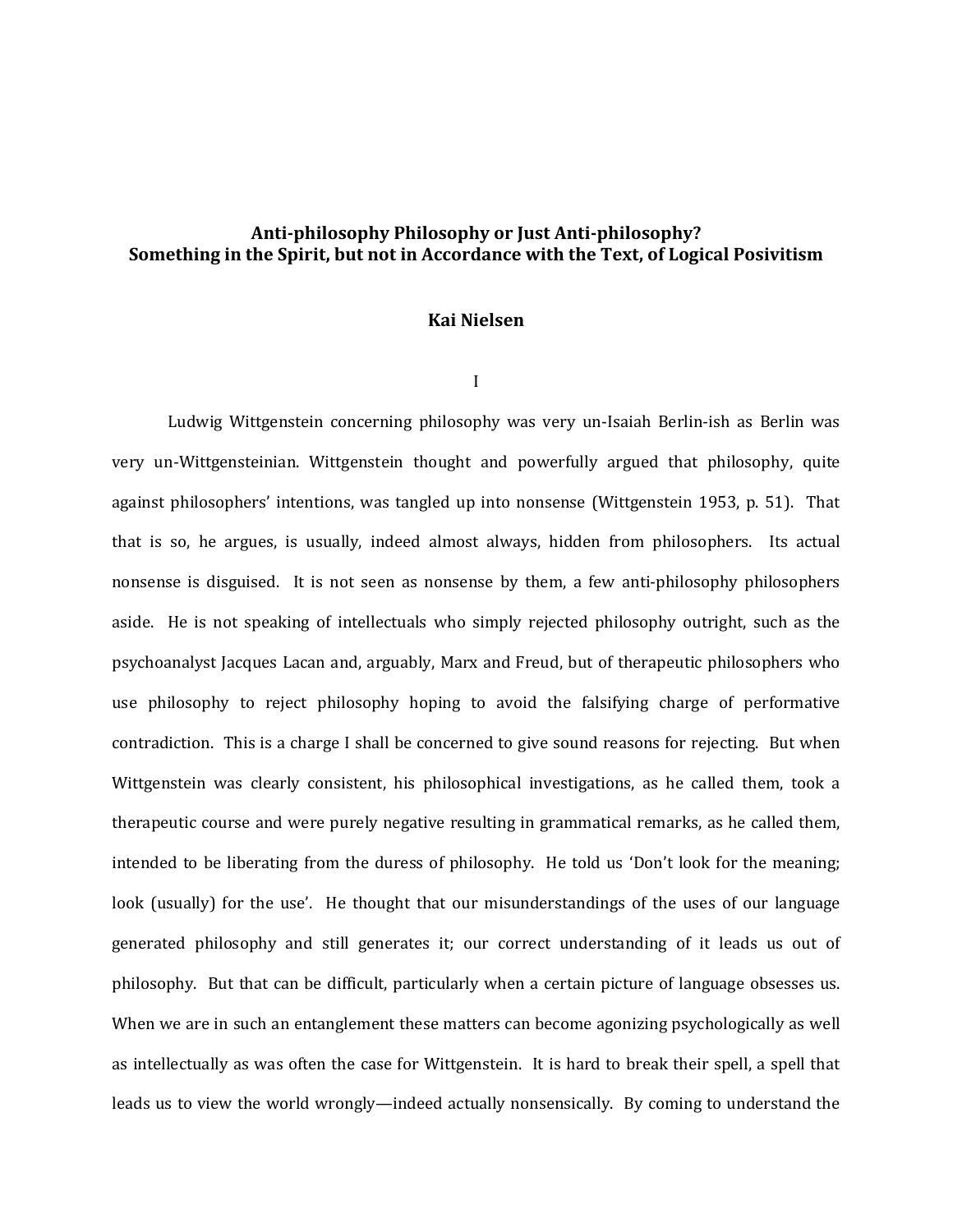workings of our language in the area or areas where we become philosophically perplexed, we can break our perplexities in a certain context or contexts. Sometimes when we have been through this several times we can break the hold of philosophical perplexities for us across the board. But sometimes not. Conceptual therapy, like therapy for neuroses, can be a chancy matter.

Where it is a particular perplexity in a certain context the perplexity can be broken when we come to recognize correct language use there. Achieving this recognition in a particular context as a bit of conceptual therapy, we can break such an obsession. We will have then experienced a specific philosophical defogment. When we have repeated having our philosophical enchantments so defogged in case after case and if it comes to be very extensive, we *may* be freed *tout court* of philosophy. We will no longer need to philosophize, making claims which bring themselves repeatedly into question.

This points to why Wittgenstein and other such therapeutic philosophers are not caught in performative contradictions. There is no philosophy then that is needed to replace the philosophy we have been freed from. There will be no philosophical propositions being appealed to or philosophical associations or assumptions in the background. We need only the assemblage of grammatical remarks that show that philosophical propositions misuse language and in doing so will, if undetected, generate nonsense. But these assemblages are not themselves philosophical propositions. They do not require a philosophical position. They rather remind us, for example, that there can—logically can—be no unutterable utterances or unsayable sayings or unsayables to be said or unanswerable questions. If something were unanswerable it could not be questioned. There can, logically can, be no unutterable sayings, unanswerable questions, unspeakable crimes, just as there can be no four-sided triangles. These are not empirical claims but conceptual claims, logical truths or, if you will, bits of informal logic. Formal logic need not be a pleonasm. Our socalled philosophical claims like the negative ones are such grammatical remarks, not metaphysical danglers. We just see by carefully reflecting on our language that the unutterable cannot even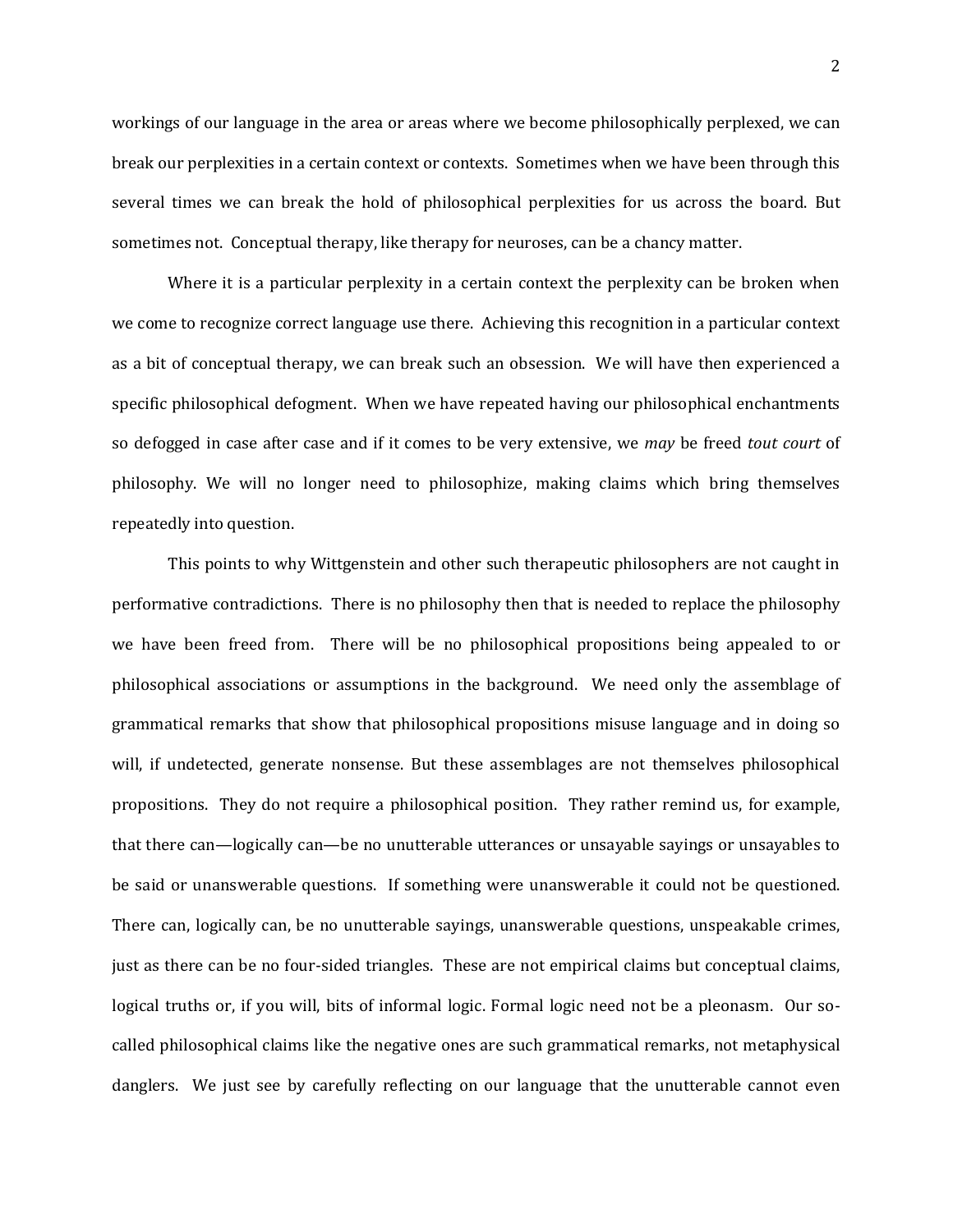indirectly be uttered and that there cannot be an unsayable something. Unspeakables are moralistic metaphors. We come to rest with grammatical remarks rather than with deep obscure philosophical truths—indeed often with rather obvious grammatical remarks. This is what his conceptual therapizing can do for us. It reveals the *ersatz* depth of philosophy and in doing so unbuckles us from philosophy.

Wittgenstein's methodological lesson concerning philosophy was that it was being on the site of misunderstanding of the workings of our language that gave rise to philosophy and fixated some people on philosophy. Note that it is not the future of an illusion but hopefully the future of an escape from philosophical illusions. The way to escape such entanglements is to *on the site of our perplexity* gain a clear view of the workings of our language. That does not mean, to repeat, that we will come to have a clear view of the whole of our language. Such a complete clarity, even if it could be had, is not necessary to break philosophical perplexity. It is not necessary to free ourselves from philosophy and leave it completely to have such complete clarity. It is enough to understand, where we were once philosophically perplexed, that our philosophical perplexity resulted from a failure to understand the workings of our language in a particular context and to understand that is the way, when it carried extensively through, that we will become philosophically defoggable and eventually philosophically defogged. Our philosophical foggage rests on a failure to understand the workings of our language. It may take time and tough-minded reflection for that to take hold. But if it does, there are no remaining alleged philosophical truths up for discovery. That there could be is just a dream. But we are not the worse for that escape.

There may well be *particular* contexts where we will continue to be drawn to philosophize. That is true as well about some neuroses even after successful psychoanalysis. That also just goes with a therapeutic turn concerning philosophy. It is a conceptual therapy with psychological effects and that is an effect of a turn following Wittgenstein. What gives rise to our philosophical blocks is our misunderstanding at some particular place of the functioning of our language. It is that which is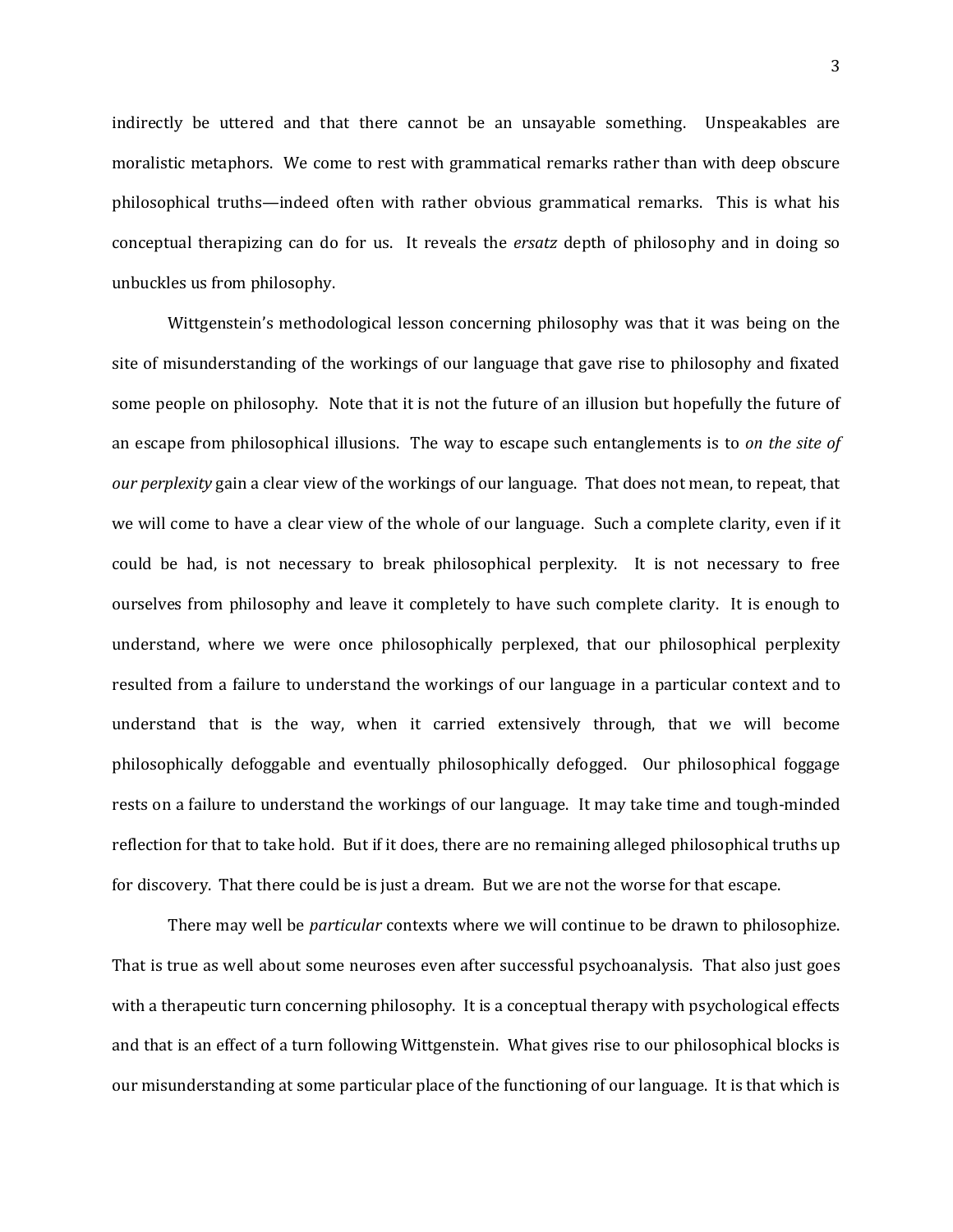causing us to philosophize. Correcting our understanding of that part of our language is what we need here. We usually correct such matters piecemeal, one philosophical puzzle after another, knowing that each entanglement is linguistic and that conceptual therapy is the only reasonable way out of this perplexity where we have it.

Where we are in the thrall of philosophy we will be in denial of this. Complete clarity, however, is impossible. But it is also unnecessary as well as being impossible. There is no reforming of language or the creating of an 'ideal language' that will do the work, settling everything once and for all. But we can in case after case so defog ourselves in particular contexts by coming to understand how and why we misunderstand the functions of our language and what a correct understanding comes to, and all of that without philosophy. In this way we make it less plausible that we are entangled in illusion. After this defogging no philosophical doctrines are required or needed or even indeed actually to be understood or in reality to be understandable. We will, if we stick to this, need no flight from the empirical or an attempted flight from contingency and we will have avoided creating new idols to replace the old ones.

It is by adopting such a method following Wittgenstein that we break philosophy's hold on us. He has it that it is only by gaining a clear view of the workings of our language *where it is causing our philosophical perplexity* that we will escape philosophical entanglements. That, he well recognized, does not mean that we will come to have a clear view of the workings of the whole of our language. That is unnecessary and indeed most probably impossible. But we can defog ourselves in the places where we are blocked because of a failure of understanding how our language works there without attaining that complete understanding, that Austinian ideal of understanding. However, after several of such defoggings, we may reasonably come to believe, and perhaps correctly, that there can be no philosophical perplexities that are not illusions. Of course, there is no demonstration of this, but there can be an establishment that this is what it is reasonable to believe. Most establishments fall short of demonstration.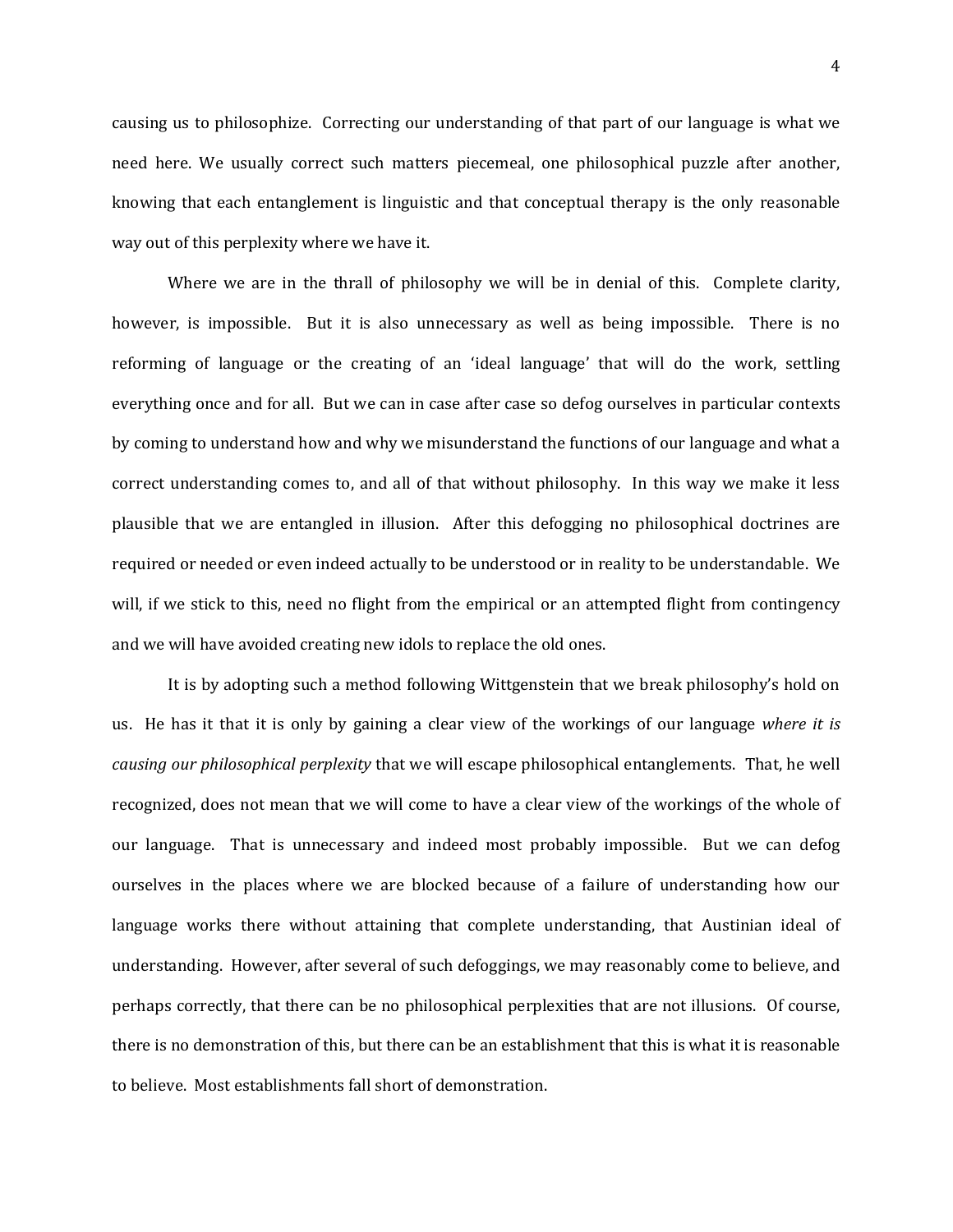That is what it comes to with a therapeutic turn concerning philosophy. It is a conceptual therapy usually and, quite naturally, with psychological effects but not necessarily so. It is a turn, largely following Wittgenstein, or at least my understanding of him, that I take *somewhat* ambivalently. To see why I remain ambivalent we should reflect on whether Wittgenstein's account is the only account of what causes philosophical perplexity or befogment. However, without taking back anything of what I have said concerning philosophy, consider the following.

By looking at philosophy or at least *some* philosophy historically, there comes easily to thought that we need seriously to ask here whether I have claimed something too extreme concerning the nonsensicality of philosophy for it to be credible. Can it really be true that philosophy, all philosophy, is just disguised entangled nonsense? Perhaps the philosophical puzzles that Wittgenstein concerned himself with are. But is that true of all philosophy and all philosophical problems and concerns?

Here is where my initial reference to Isaiah Berlin becomes relevant. He *in effect may* be a good corrective here. He was historically oriented toward ideas, including philosophy, even after he had abandoned what he thought was philosophy for cultural and intellectual history. He was concerned with that in a way Wittgenstein was not. Such Berlinish-type reflections and the investigations were in varying degrees and varying ways part of the work of Aristotle, Montaigne, Spinoza, Hobbes, Hume, J. S. Mill, Nietzsche, G. E. Moore, Santayana, Dewey, Stevenson, Foot, Rawls, Hampshire, Austin, Davidson and Parfit. They wrote reflectively, though with various understandings and varying emphases and often in somewhat varying degrees of clarity, but never with utter (or even nearly so) unclarity. And they never were knuckleheads or Heideggerians or Derrideans. It is plain that, at least in many philosophical things, they were not entangled in disguised nonsense or any nonsense, or at least not centrally or even usually. Their beliefs are not all compatible. And

II

5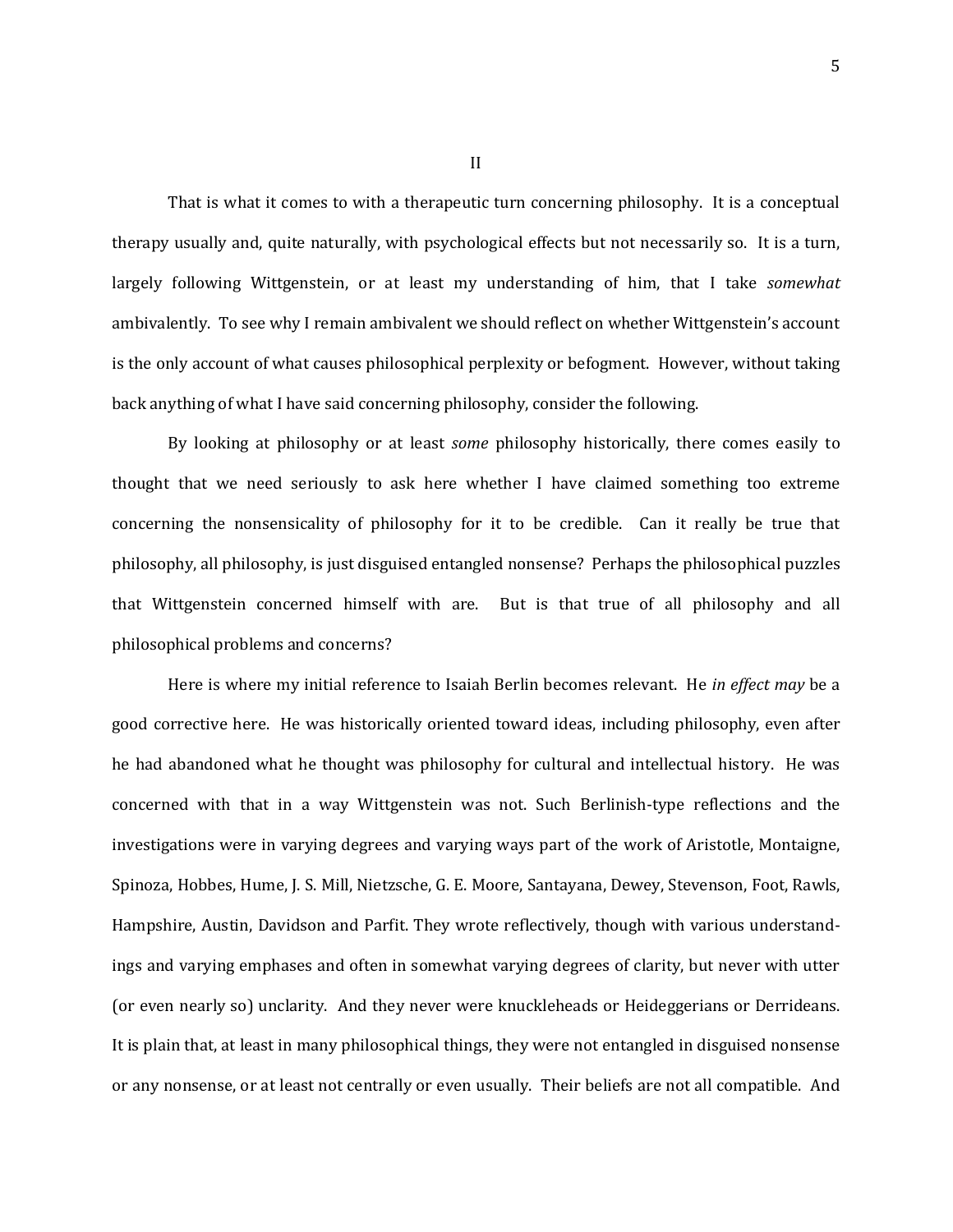they often, sometimes deeply, disagreed with each other. Even where they did not clearly disagree their orientations and interests were very different and sometimes they contradicted each other. Somebody must have been mistaken. But often they were instead just different, sometimes very different. Contrast Nietzsche and G. E. Moore for example. Still, as I just remarked, in some ways some of them must have been mistaken. Perhaps, very perhaps, all of them were in some ways mistaken. And no doubt none achieved what many philosophers utterly unrealistically dream of, namely in some comprehensive way telling it all like it is and getting the right picture of the world. But it is implausible to say that all the philosophers mentioned above, or perhaps even any of them, in all their philosophical tellings were saying things that were nonsensical, disguised or not, and things that need therapizing away. But none of them in every respect got things exactly right. No doubt, all their philosophical views in one way or another were disputable with little hope that many of their disputes will be resolved. But to say that is one thing and to say that what they said or are saying is nonsense or even knuckleheaded is another. It is not implausible to believe there are some things, often very different things and sometimes conflicting things, that we can learn from all of them. *If* we have the usual philosophical urges we will long for a way to put everything together, to get the one correct view of everything. But if we can be the least bit tough-minded we will realize that this is impossible—indeed fancifully so—and take this to heart. This is not skepticism, to say nothing of nihilism, but fallibilism. It is to have a non-evasive realistic view of the world.

However, on Wittgenstein's side, as well as J. L. Austin's, if we look at things across the board there has been a lot of philosophy around that has been and still is nonsense up for therapeutic dissolution. My above list has been deliberately selective. I have left many philosophers off the list. That was deliberate but I hope not arbitrarily without a point and that I have not been too cozy with fallibilism. I have never had much time of day for, let alone fascination with or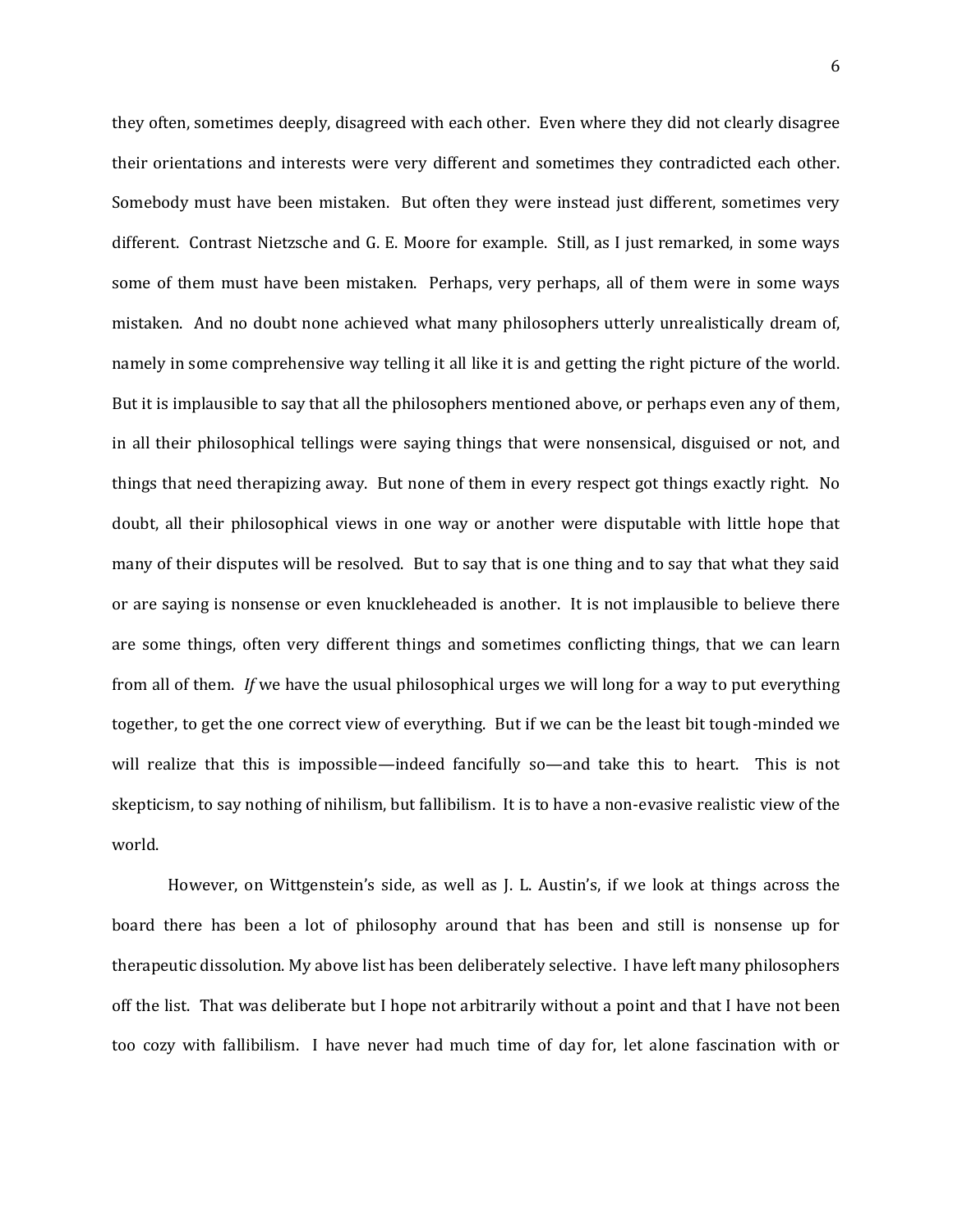attraction to, Plato, Descartes or even Kant or, in our time, to Alvin Plantinga. Am I being arbitrary or idiosyncratic?

I do not list Marx or for that matter Freud on that list of philosophers or any alternative philosophical list that I would make, though I have a very high regard for Marx and, though not quite as high, for Freud. But I do not take either to be a *philosopher* or someone who does philosophy, as we now say. I think they were both better than philosophers and indeed usefully so. They both had some philosophical danglers that can and should be set aside or ignored as useless appendages. Marx's Hegelian dialectical doctrine should be set aside as befogging. His *dialectical materialism*, that is, should go into the dustbin of history but not his historical materialism which is crucial, particularly as J. A. Cohen read and explicated it.

In the few times Marx explicitly does philosophy he does it badly. Even when he just makes philosophical assumptions, they are usually unfortunate. What he does do and powerfully is what we would now call social science. He, along with Max Weber and Emile Durkheim, was a founder of the social sciences, though they in their particular social science endeavors were importantly different from each other. But all three of their endeavors were what became recognizable social science ones and distinct from what Hume, Kant or Hegel did. I have said that Marx was not a philosopher but better than a philosopher, for I think what was in effect his social science work (which was also in effect a historically and economically oriented social science) was an emancipatory social science with a revolutionary potential. (Remember that he wrote before social science was invented. He was one of the creators of it.) When I said rather ironically and provokingly to my philosophy students (principally graduate students) that what Marx was doing was better than anything any philosopher ever did, I was no doubt challenging them and quite seriously. Marx was both what we would now call an emancipatory social scientist *and* a political activist, a scholar and a revolutionary—what Alain Badiou would regard as a genuine resistance person (Badiou 2012). But unlike Badiou himself or Žižek, Marx was not a philosopher and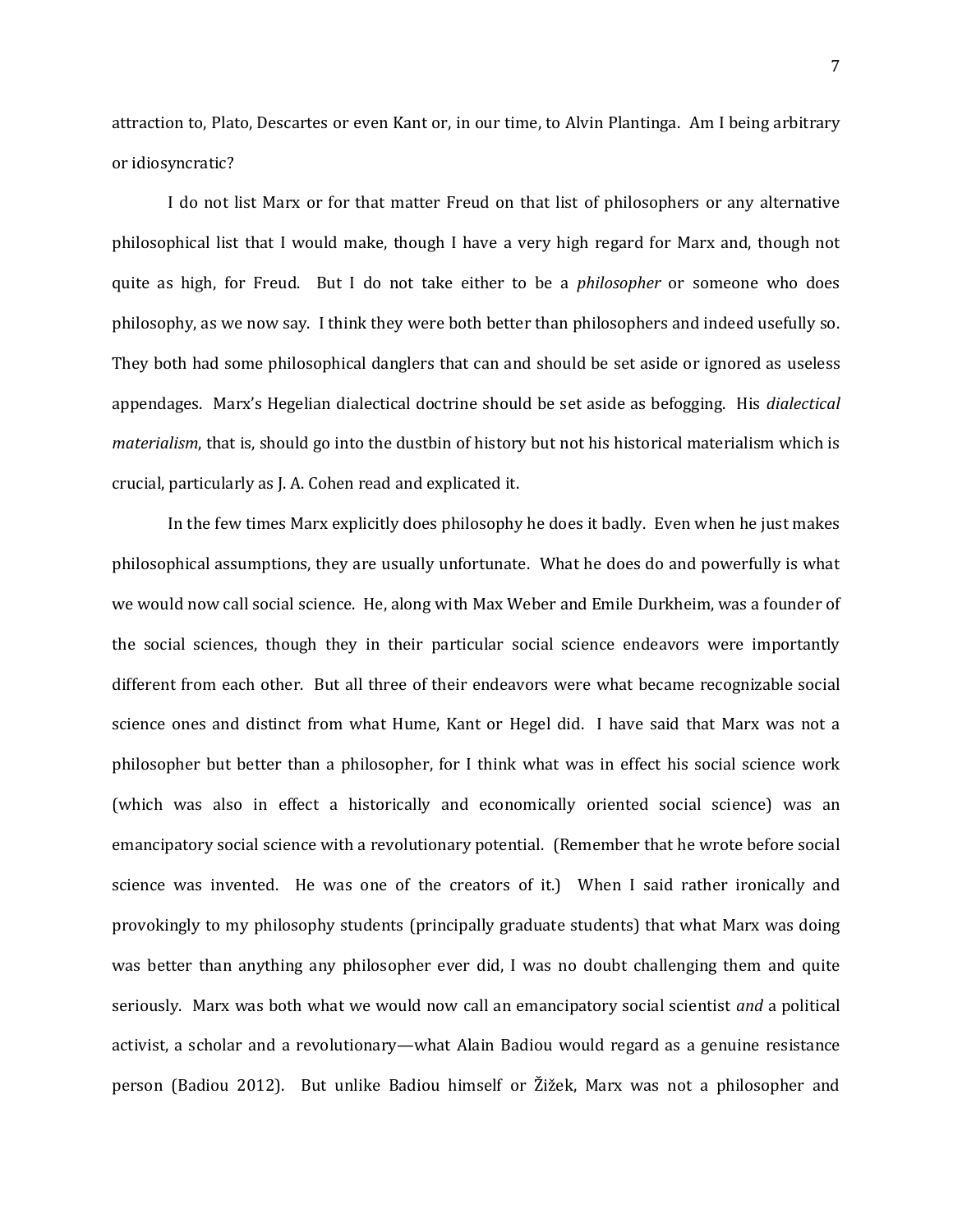thankfully did not typically do philosophy. He sometimes, and usually unfortunately, made philosophical remarks most particularly in his early work and they were very problematic and are better set aside except for the occasional moral insight when he criticized taking the moral point of view and of taking any philosophical point of view or being moralistic. That occurred more forcefully in his mature work. Remember even in *The German Ideology* he and Engels were very anti-philosophical. They said there that philosophy was to science what onanism was to sexual intercourse. But they were not scientistic.

When what Marx was doing is sometimes philosophical it is very different from Wittgenstein's work. But it is quite possible, and indeed a good thing, to hold both of Marx and Engels in esteem, though for very different reasons than we hold Wittgenstein in esteem. But my claim here is that we should not take Marx to be a philosopher any more than we should take Max Weber, Emile Durkheim, Rolf Dahrendorf, Talcott Parsons, Thorsten Veblen or David Riesman to be philosophers, though they all, rather incidentally, had some philosophical views. But that is not what makes them important or props up their importance.

What is important to have in mind is that philosophy is often very different as my above list of philosophers only partly indicates and Wittgenstein's account radically obscures. Berlin, when he was still doing what he regarded quite correctly as philosophy, did rather standard Oxford philosophy, for the time. Later, when he set aside what he regarded as philosophy and did cultural or intellectual history instead, he discussed philosophers and other thinkers and politicians of a great range of time and difference, including Marx who he took to be a philosopher along with Hegel, and also the Romantics who he discussed incisively and who were paradigms of obscurity. But he dug out some things of considerable interest in them that most analytical philosophers, sometimes themselves of different orientations, did not have the time of day for. Imagine Wittgenstein, Austin or Carnap studying the Romantics. The same held true as well for what were standardly regarded as paradigmatic philosophers up until the  $20<sup>th</sup>$  century, e.g. Kant, Sidgwick and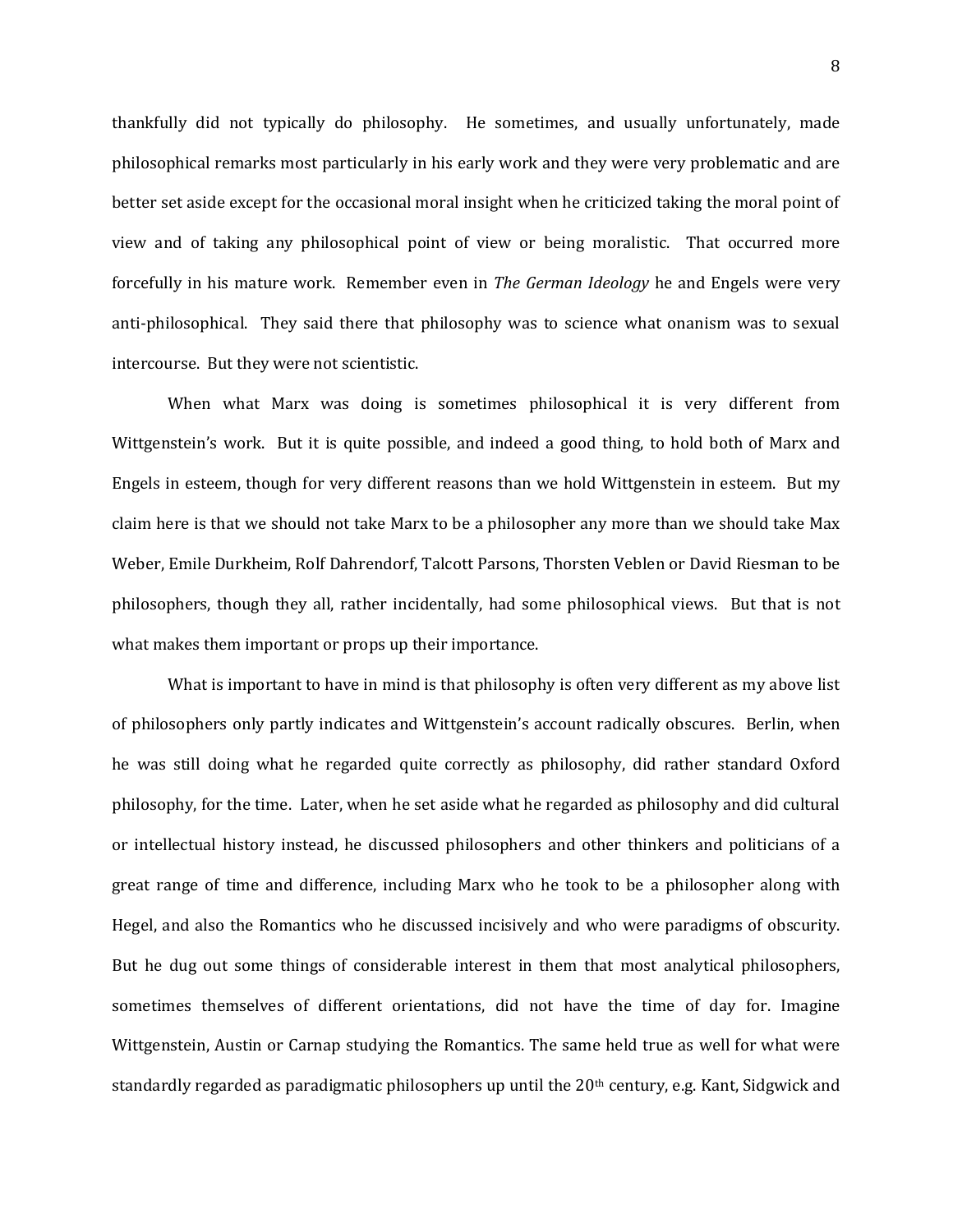Bradley, but not Nietzsche or Kierkegaard who were regarded in the 1950s as anything but recognized secure cases of philosophers or even philosophers at all by some. I recall a philosopher from Cambridge who had migrated to Duke and was of the old pre-analytic sort telling a talented graduate student reading a paper in his class about Kierkegaard that though it was interesting, there wasn't a word of philosophy in it. Berlin shows again and again in a considerable variety of cases where there are thinkers such as Kierkegaard or Nietzsche, that many, perhaps most, philosophers, and particularly analytic philosophers, would put aside—paradigmatically the Romantics—as being without value, most particularly philosophical value. Berlin shows they were mistaken. He showed that there were valuable things there, though they usually required some digging out to recognize them. With such 'errant' philosophers we have some nonsense but not nonsense, full stop. There are things to be learned from them, things of value. Think of Kant's robust opponent Johann Georg Harmann.

There are indeed, and not only with the Romantics, philosophical utterances that are nonsensical and there are other remarks that yield something to be taken seriously, though they take, as I have said, some digging out. A good historian of ideas such as Berlin will do that. It is easy to turn Hegel into a dunce, as philosophers as different and important as Russell and Kierkegaard both did, but that misses a lot in Hegel. However, I am not condoning the way Hegel wrote or the way that too many of us on the contemporary Left do. Most striking if we are philosophers, and to illustrate vividly how bad it is getting in that respect, compare Alain Badiou and Slavoj Žižek, two much lauded pillars of obscurity. Badiou is the most wonderful paradigm. His philosophy doesn't even make it to disguised nonsense. But his politics when free from his philosophy is another matter. The same thing in both respects, but not quite so excessively concerning philosophy, is true of Žižek. Both Žižek and Badiou for a thumb's down for their philosophy and a thumb's up for their politics where it is free from philosophy. I hate to say this for I admire their attempt to put communism back on the agenda. I think we on the Left and people generally should be very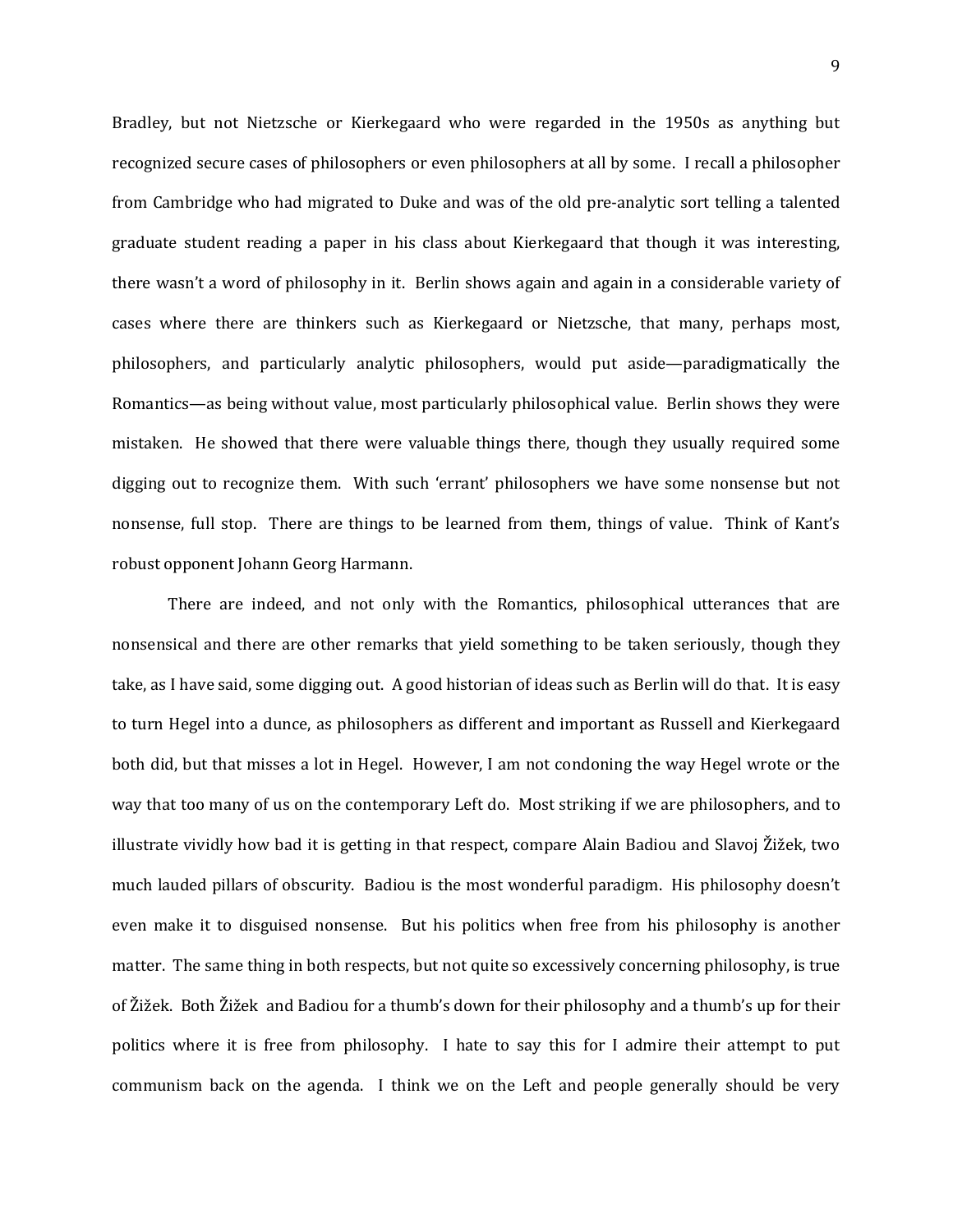grateful for this but their *philosophically* obscure dancing is, to put it mildly, very off putting and damaging to the prospects for the Left. Both have very good politics but terrible philosophy. Even if we are anti-philosophical, as I am, we see their *philosophical* endeavors as particularly awful. Consider, for a prime example, Badiou's book on Wittgenstein.

We must not be too easy on the obscure ones and not at all on the obscurantist ones, though it is not always easy to ascertain which is which is which. Some obscure matters for some, say Austin or Peirce, who want to be clearheaded as possible, may well for them be passed over in silence as not deserving comment. Some metaphysicians, say, Whitehead, Hegelians and Romantics were skilled artisans in obscurity and even *some* obscurantists. Where the last claim is so they can and should just be ignored but not so with the former. Berlin shows us that sometimes they have significant things to say. Rorty, if his interpretations of them are arguably on the mark, does the same thing for Heidegger and Derrida and some other writers who write in that outrageously obscure way. He makes them sound interesting but one can wonder if what we get is pretty much Rorty's own creation.

I do not say that all of the 'obscure ones' never write things that, if properly treated, reveal things that are significant. However, there are at least three problems here that are worrisome. (1) Do not some of them really sometimes—indeed frequently—write nonsense? This is particularly worrisome concerning Hegel, Schelling, Heidegger, Derrida, Jaspers and Badiou. (2) Even if with a lot of interpretive work we can construct readings of their at least seemingly nonsensical writings that are both non-nonsensical and revealing, cannot that which is significant be stated more straightforwardly? Why go in for such a circus? Why engage in such reconstructive work when we can get something with the same cognitive significance more straightforwardly? (3) Suppose these texts resist this clarification. Why, in a world when there plainly are so many humanly urgent matters where questions concerning them are well or reasonably well understood or even sometimes not so well understood, should these matters not instead grab our attention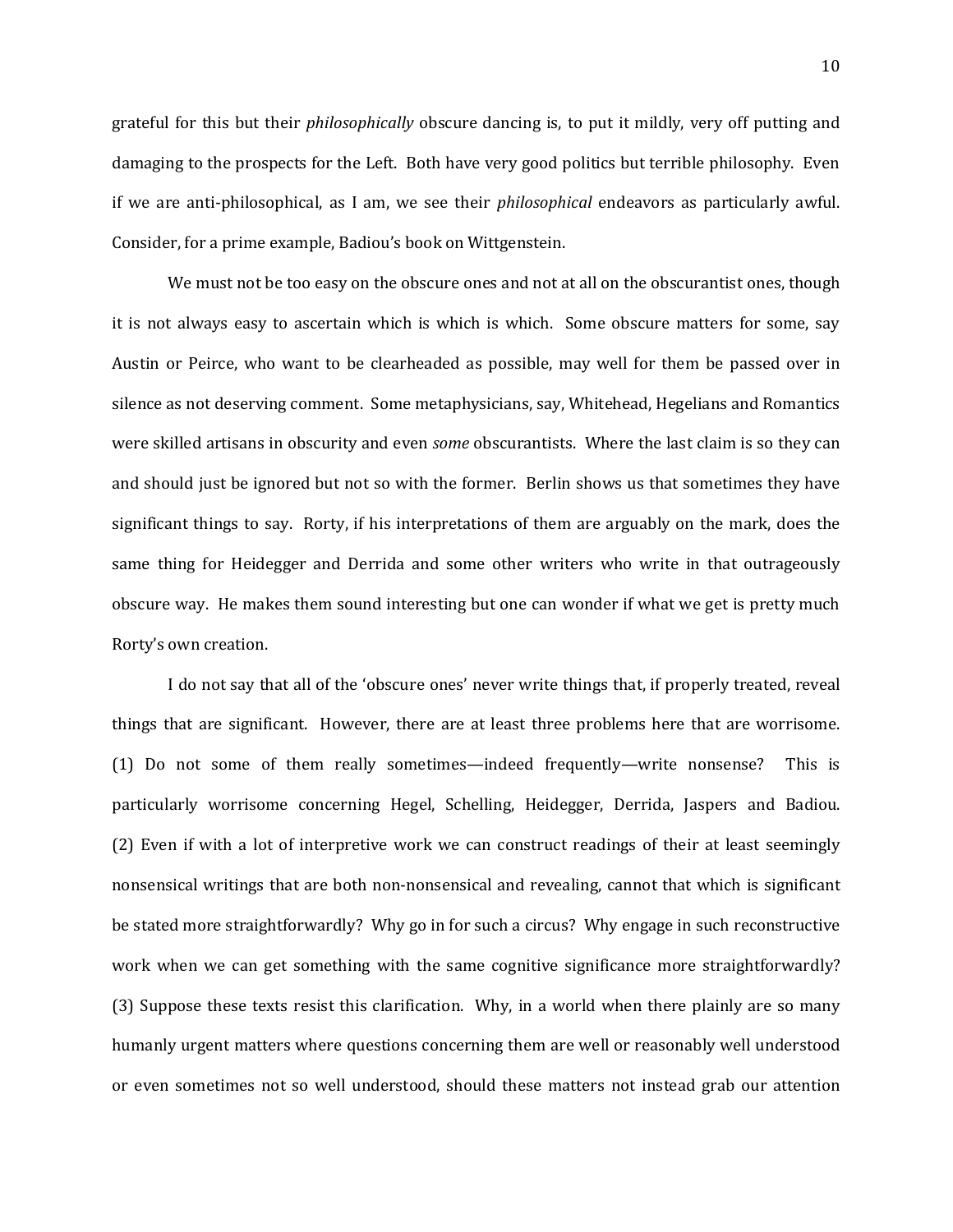rather than these philosophical obscurities, particularly when they are matters that show no sign of urgently requiring our attention? To say that for some it is good fun is no answer. But where it is done as something like Berlin does it is of some historical value. We need to understand how our culture is formed. But this is something that is less urgent. The Hegelians, Heideggerians, Jasperians, Derridians and Badiouians of the world need to show how the obscure matters they concern themselves with are needed as guides to life or for emancipation or for enlightenment, for a better understanding of how we are to get on in the world or for how the world should be ordered. Only if some reason can be given that some of the problems of life need some *such* philosophical attention in a world where there are many things that urgently do that we in some way should we give our attention to such obscure figures. Isn't it fiddling out of tune while Rome burns? Is it an intellectual vulgarization to say so? Even if it is, then long live *such* vulgarization.

Hegel and many of his contemporaries are paradigm obscurantists. Even the English Hegelians in some ways fit the bill though not quite as obscurely. But they are more fantastically unrealistic than their Continental cousins: McTaggart more so, Bradley less. The Continental Hegelians and philosophers such as Schelling and Fichte are real paradigms of obscurity. But the Continental Hegelians were more genuine heirs of Hegel than were the English Hegelians for they were more historically oriented, more historicist than their English counterparts. But before we think that all that is Continental is both out of touch and obscure, remember not only Foucault and Gramsci but their precursors, Marx, Lenin and Durkheim, as well. Perhaps Lenin should not have engaged in philosophizing for which he had little talent, but on often more important matters he was right on the mark and importantly so.

Not all is dross here. In particular some of Hegel is of interest. His *Phenomenology of Spirit*  and his writings on history are important but not the *Greater Logic* or any of his writings on what he called logic. Poor Hegel didn't understand the difference between contraries and contradictions. But very little, if anything, of McTaggart is of interest. He is by now just an historical curiosity,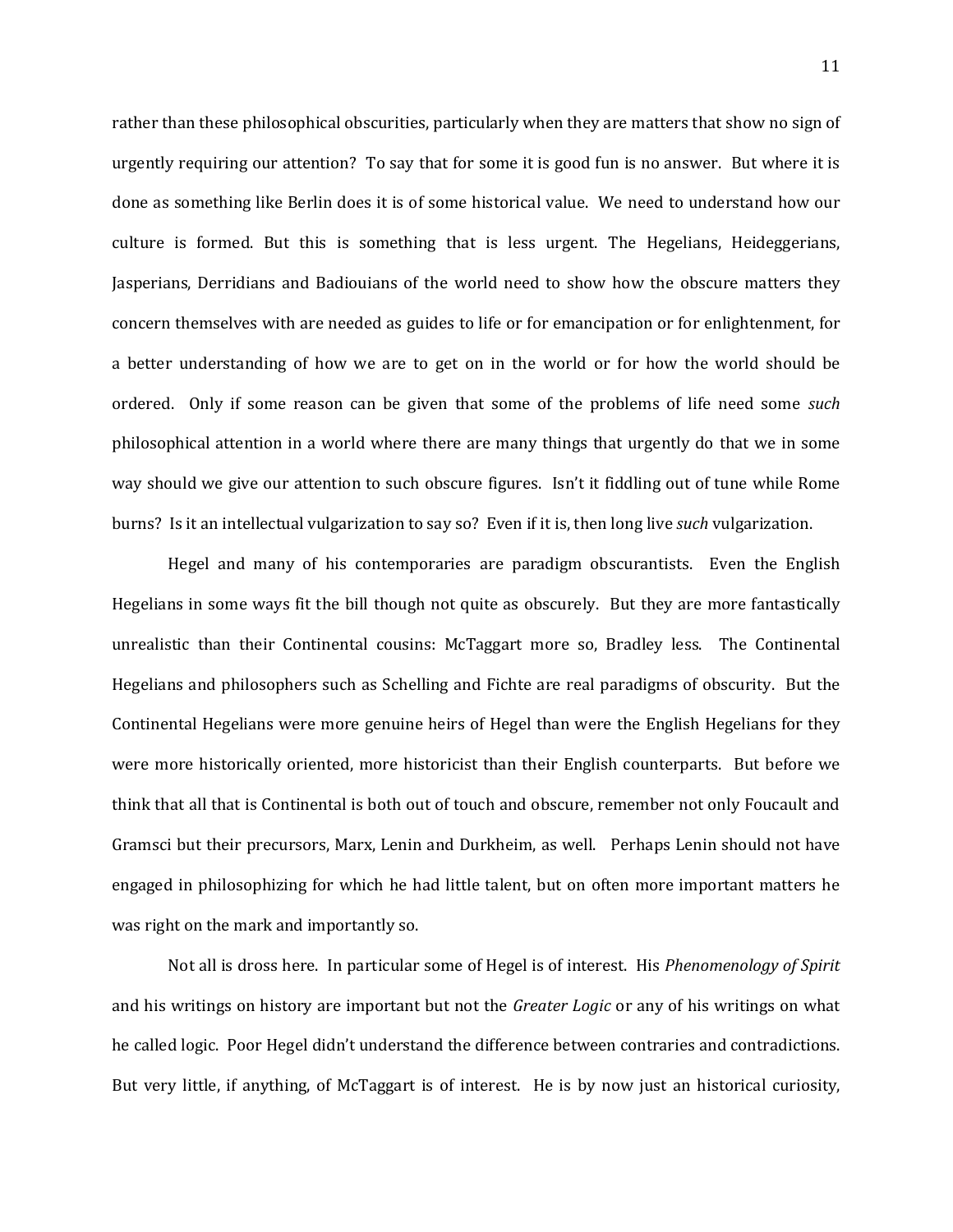though strangely C. D. Broad and G. E. Moore, who were not obscure or partisans of the obscure, paid careful critical attention to him. That leaves me baffled. Perhaps it was because McTaggart wasn't as obscure as was Hegel or Schelling but had a penchant for asking metaphysical questions that had absolutely no point. Why pay attention to him then? But for a time people did. And so David Lewis, who was for a while paid attention to, was not of the idealist crowd but captured the attention of many analytical contemporaries, including Quine and Brandon, but never mine. Perhaps I am unfair to David Lewis. He was not unclear and captured the interest of Quine but he considered matters that were almost as pointless and arcane as those that McTaggart was concerned with. Strenuous intellectual exercise, but still more fiddling. David Lewis brought to he fore the Wittgensteinianism and pragmatism in me.

To return to central historical strands of philosophy. It was not only Plato and Platonists and Hegel and Hegelians who at crucial points wrote nonsense but Berkeley as well. But his nonsense was very clear nonsense or, at least viewed superficially, clear nonsense and not the allegedly deep hidden nonsense favored by Hegel, Heidegger, Derrida and Vattimo. Moreover, 'clear nonsense' is not an oxymoron, e.g., 'My cat speaks English' is an exemplification, though of course, not of philosophical interest as is 'The world is my idea' or 'There are no facts, not even interpretive facts, but only interpretations'. But also both Leibnitz and Kant wrote not infrequently reasonably clearly and again not infrequently wrote what was not nonsense. But they sometimes wrote nonsense as well. Talk of the thing in itself, the best of all possible worlds, a transcendental point of view, noumena, for example. Still, it was nothing like the obvious nonsense of Heidegger or Jaspers and sometimes—frequently sometimes—of Žižek, Badiou and Derrida. Even Vattimo, admired by Rorty, sometimes wrote nonsense and some of his followers excelled in it. But, *pace*  Wittgenstein, it may not be an inevitability for people who do philosophy as Wittgenstein believed and argued. But did Hampshire or Searle, however mistaken they may be, write nonsense when they philosophized? Still, philosophers often have a penchant for the nonsensical. But not all of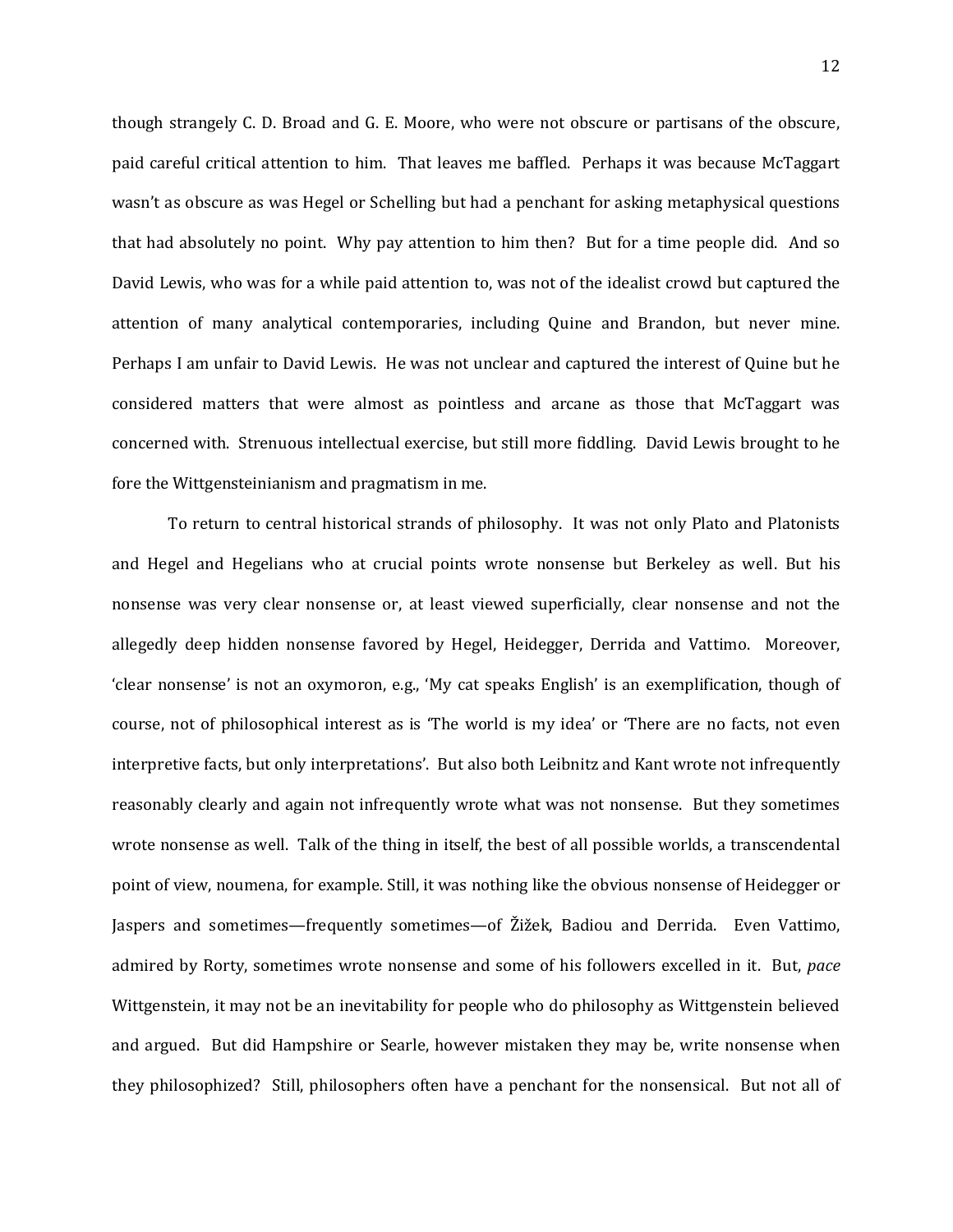them morph into it or become bewitched by it. Kant uttered *some* nonsensical things but not always or even usually. He certainly was not as was Heidegger a patron saint of nonsense or of obscurity.

Many twentieth-century Continental philosophers were adroit expert nonsensicalists who unfortunately succeeded in instilling in many reflective but still intellectually inchoate people the belief that there was value, and usefully so, in the work of these philosophers and that there is sometimes some deep but hard to understand profundity if we can learn to see as through a glass darkly; matters that would also remain for us a profound mystery but something we should still stick with. But actually this was a pseudo profundity; something that some people are much attracted to and become attuned to. That seems to me a good reason to be wary. There is philosophizing where gaining greater clarity is not *much* of an issue and there are places where it very much is. But there are some times where clarity is not much of an issue but triviality is. There are philosophers who are reasonably clear while remaining trivial. However, to de-couple the problems of life from philosophy takes it away from something that has always been for philosophy at issue. But has not the time come for the changing of the guard from philosophy to history, anthropology, investigative journalism and the like?

To return finally on this issue to a more familiar ground, Plato and Berkeley are classical philosophical superstars and both are also classic nonsense producers, not nearly as grossly as Parmenides and Paracelsus or in our time as Heidegger and Derrida, but they produced nonsense all the same. Indeed, Berkeley had the virtue of producing it clearly and not grossly and unclearly as did Mary Baker Eddy who was not a philosopher but made what were metaphysical claims. Perhaps she thought she was philosophically inspired? We have with her and Heidegger, as well as with Berkeley, nonsense producers *par excellence.* If the comparison of Parmenides and Paracelsus is judged in some way untoward, compare Plato and Berkeley with Fichte and Schelling. Nonsense or obscurity and even obscurantism are not hard to find specimens of in philosophy and indeed in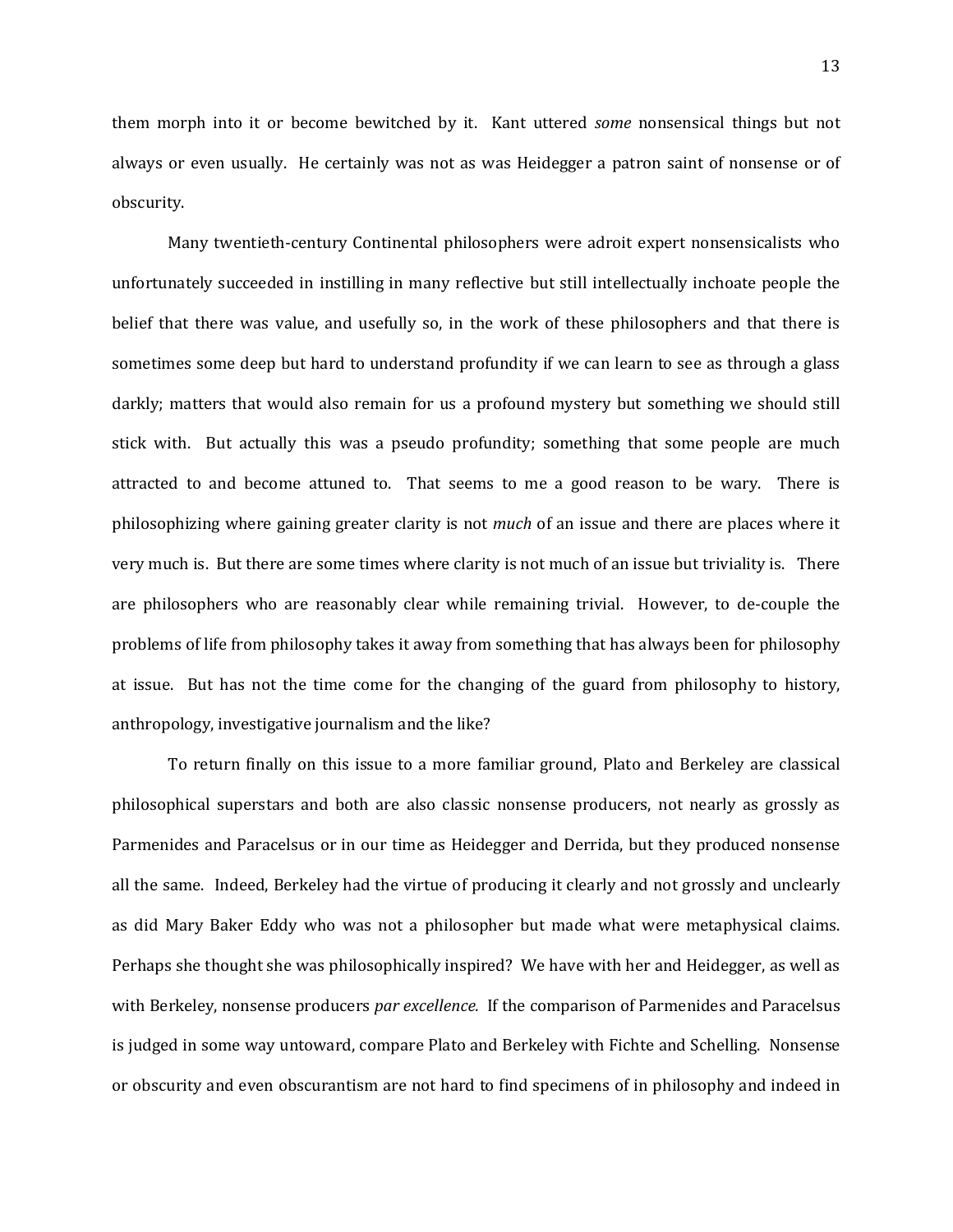theology as well. We can understand and appreciate Austin's scorn for those asking 'Is clarity enough?' and his response 'We will be able to know this only after we have a little more clarity than we have now'. Still, we should not rest content with clarity alone for clever sillies even in the philosophical world abound. Robert Nozick arguably was a striking example. Or am I being *parti pris* with an animus toward his what would now be called his extreme neo-liberalism with a libertarian capitalist orientation? I am firmly set against it but does this in effect dull my mind in that respect?

It is understandable that against such obscurity Austria and Germany, and Scandinavia as well, particularly in Sweden, Finland and Denmark, produced logical positivism or something very like it. In all these cultures, the pervasive Western culture prior to the very late nineteenth century, generated among their elites and particularly among philosophers and theologians (except for Kant and in certain respects Schopenhauer and earlier Spinoza) an *ersatz* profundity parading as both inescapable and humanly necessary but also very obscure. Its tangled alleged transcendentalism was thought to be necessary to gain the requisite profundity to sustain a cultured society. From the beginning a younger generation of intellectuals (and principally philosophers something like logical positivists) scorned the traditional elitist intelligentsia. Carl Hempel was the very opposite of Karl Jaspers, and Jürgen Habermas (no paradigm of clarity himself) of Theodore Adorno. Axel Hägerström, Ingemar Hedenius, Arne Naess and Georg von Wright set themselves against the mainly Hegelian inspired or religiously inspired currents of their culture. The philosophical times they were a-changing and in what may be called a generally positivist direction. Logic replaced what Hegel called logic and a knowledge of science replaced knowledge of theology or a religious commitment.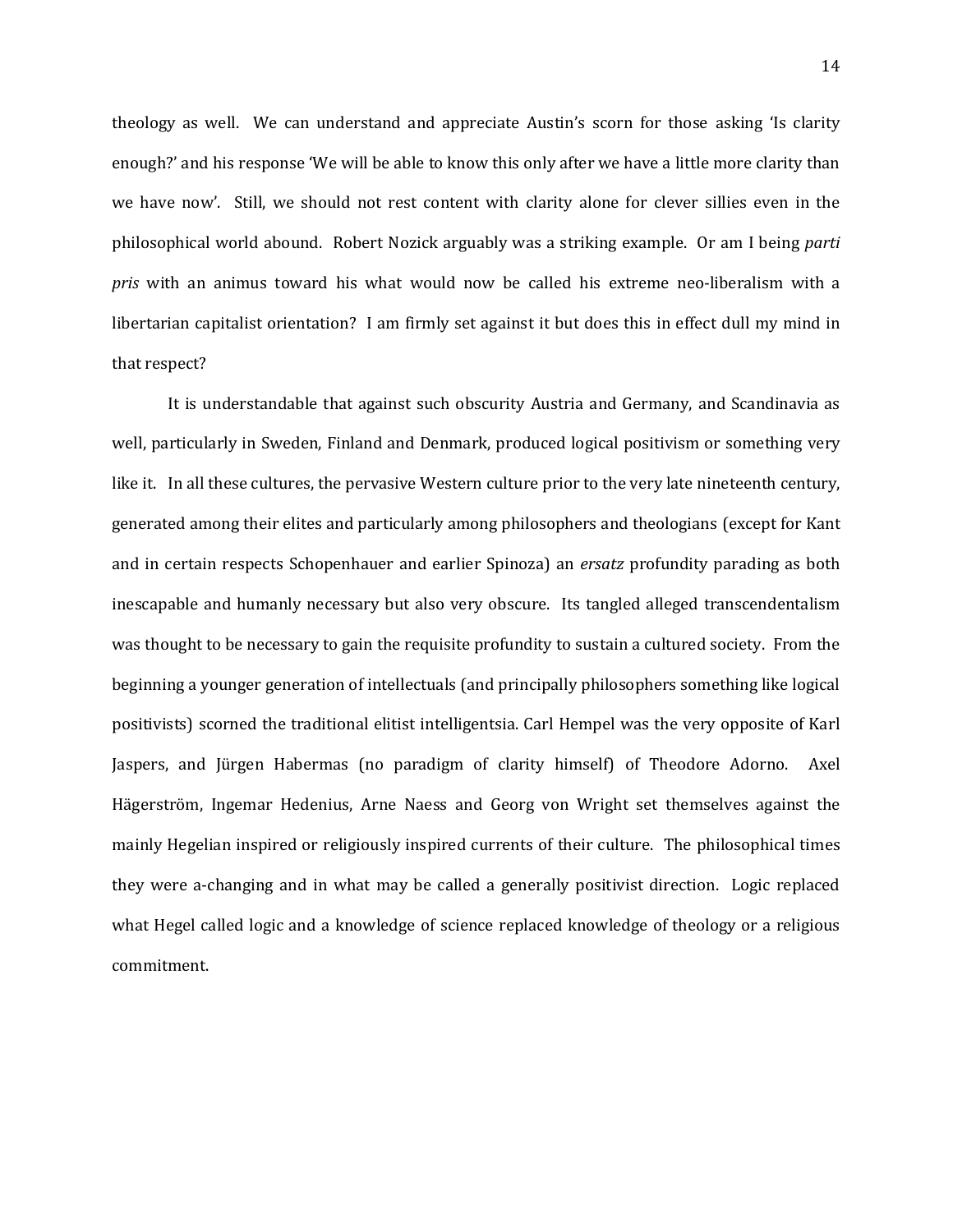Hegelian, Heideggerian, Derridian and Badiounian philosophical talk that now bewitches some and puts off others (including me) is in company with Adorno-talk which is also obscure and in some instances arguably obscurantist, though Adorno may well have been a different matter. Obscurity among such philosophers is pervasive and, as we have seen, it leads to muck-ups. But not only to philosophical muck-ups; in our cultures it can lead to cultural and political ones as well. But philosophy contributes, as does religion and spirituality more widely, even if perhaps as far as philosophy is concerned in a minor way, to our non-enlightenment. They all impede enlightenment even where earlier it had gained a tenuous foothold. Much philosophy in particular impedes and befogs us and even clarifying philosophy, where clarifying is most needed, does little to enlighten us and to help us change the world in a desirable way and to help us (as Badiou rightly wishes but makes no *philosophical* contribution to in spite of his devotion to it) to seeing the world (the world including ourselves) like it is. Is it impossible to see it like it is or even to approximate that? To think that this is so is perhaps one of many philosophical befogments.

But it is not because of philosophical muck-ups that enlightenment does not come or that there is not some movement toward it. It only plays a bit part in such an impediment. It is by no means the main causal factor. Even if Wittgenstein's therapeutic *via negativa* became thoroughly entrenched and effectively and widely practiced there would be no ground for thinking that we would move much of the way toward enlightened living or toward an emancipated world or even toward a few more emancipated societies. We would only get rid of philosophical ghosts, the ridding of which might help a bit in the unburdening of a few of our irrational beliefs. We might gain some more emancipatory or enlightenment beliefs and *perhaps* many religious beliefs would wither away. But the de-mythologizing of religious beliefs might lead us to be even more distraught and further from emancipation. It might not help our political emancipation at all. The United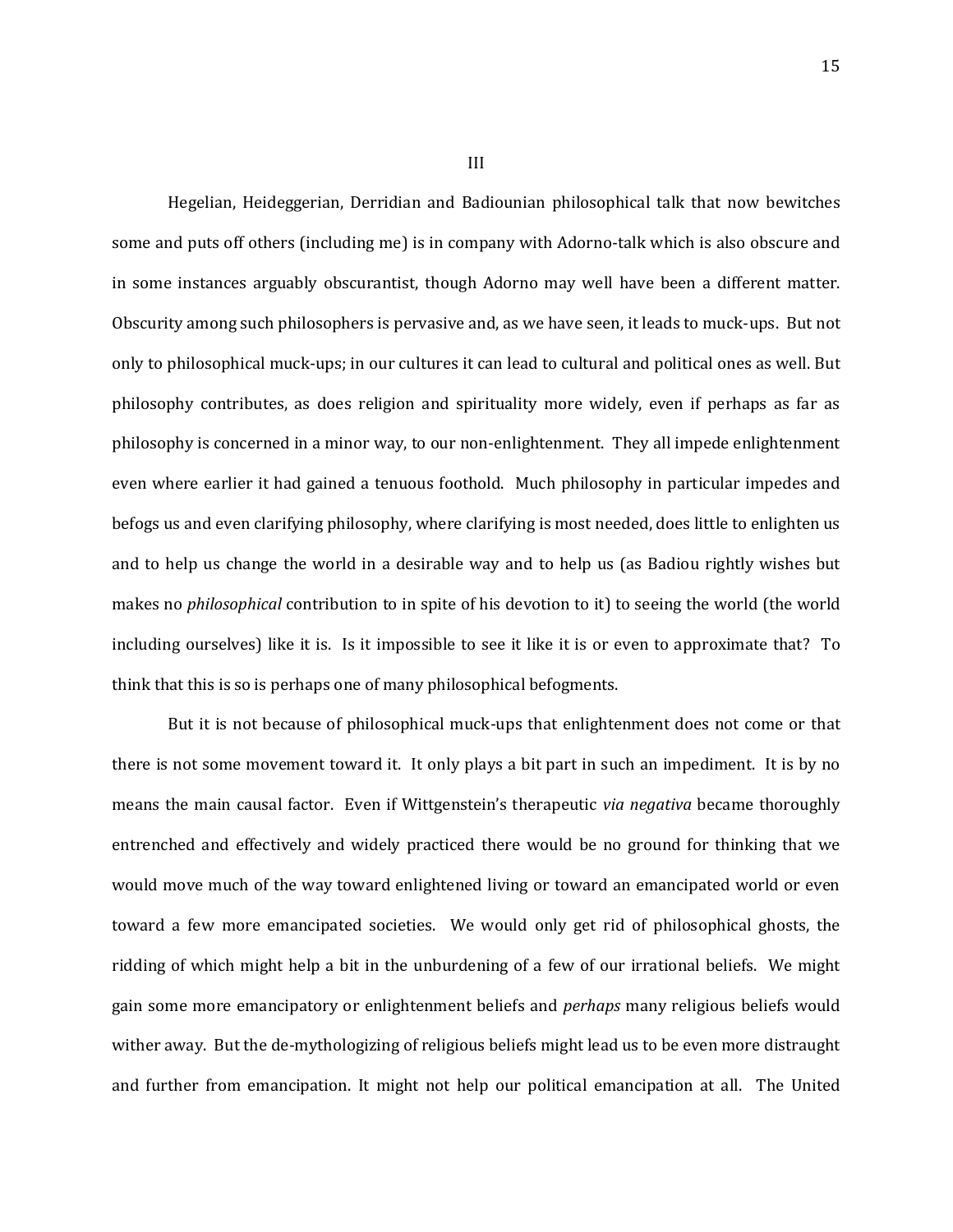Kingdom is less religious now than it was in the 1950s and 1960s, but, at least arguably, it is enlightened and less emancipated and certainly not moving in the direction of a better world than it was in those decades. And that is true of the United States, Canada, Australia, New Zealand, France and Italy as well. It may even be true of Scandinavia.

Why do I speak of what I have been writing in this essay as being in accordance with the spirit but not with the text of logical positivism? First for the *text* portion. It does not have the verification principle. It takes for granted that testability is very crucial and is frequently taken for granted that it be used. But it does not assert that a substantive proposition is not intelligible or at least cognitively intelligible if and only if it is at least verifiable in principle. It does not have the verification principle or even the testability proposal as proposed by Carnap and Hempel or their 'ideal language' orientation. There is no such thing as an empiricist or empirical ideal language or indeed an ideal language at all, and particularly not a language that is logically independent of any natural language. And there is no rational or reasonable point of trying to appeal to one for that would be just searching for a future of an illusion.

For a long time in our contemporary philosophical culture we have recognized that the verifiability principle is self-refuting. It claims that for a proposition to be intelligible it must either be verifiable or analytic (logically true, true in virtue of its meaning alone). But that very principle the verification principle—itself is neither verifiable nor analytic so that the verifiability principle is self-refuting. But Carnap and Hempel avoid this by taking this verifiability criterion to be the *proposal* that we treat all and only propositions that at least in principle are testable propositions as materially substantive. Proposals are another thing than principles and as such they are not selfrefuting. But there are a lot of proposals about criteria for substantivity floating around. Why accept this positivist (logical empiricist) one? There seem at least to be no non-question begging reasons for doing so. It at least seems that Carnap and Hempel's way does not have the force that the original positivist formulation purported to have had. There is no compelling justification for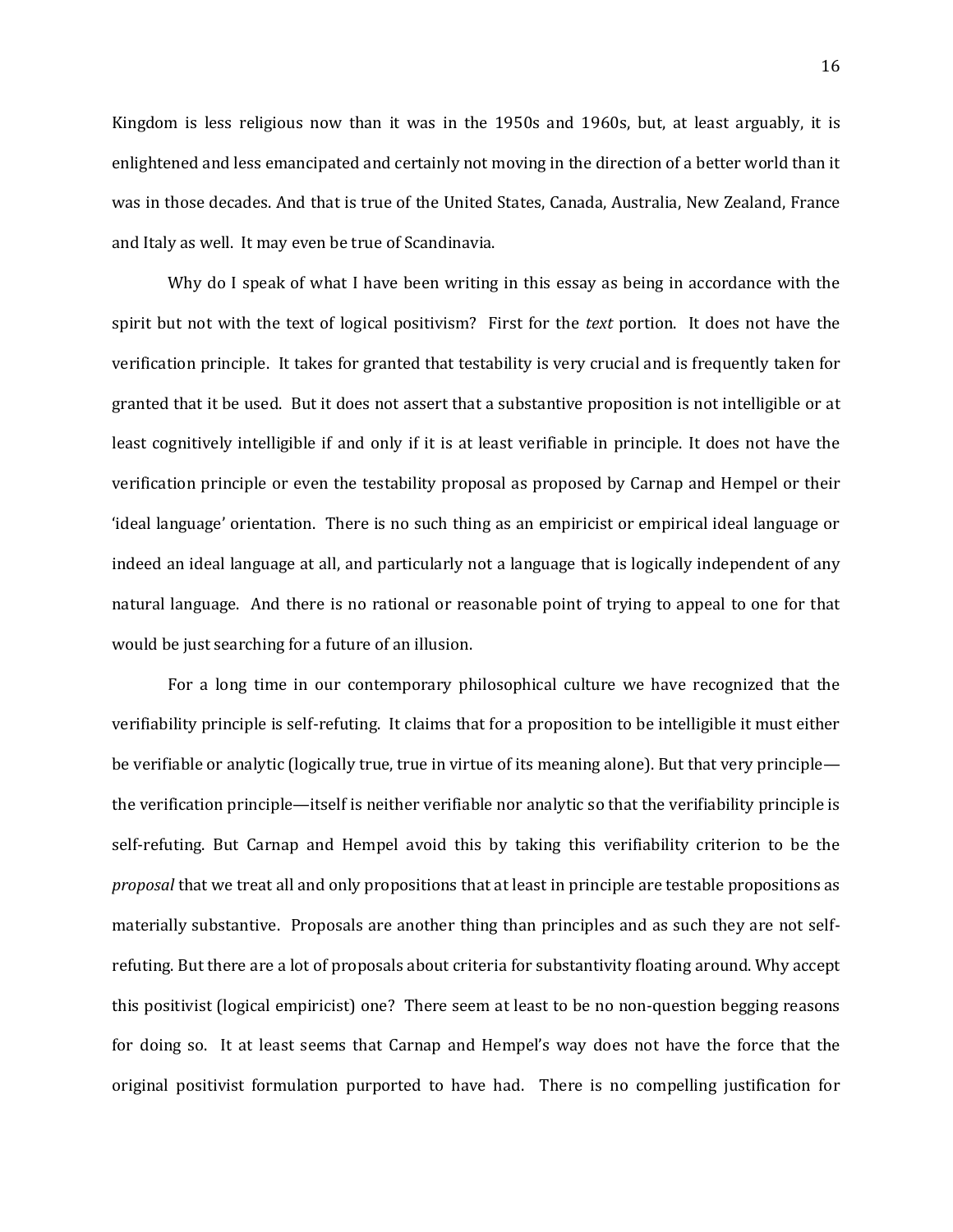taking their proposal as the criterion for such intelligibility. From principle and criterion to proposal is quite a downgrade. We have nothing here like the sole grounding principle or the most fundamental grounding principle for substantive intelligibility. The text of logical positivism has long been a thing of the past (Nielsen ).

What about being in the *spirit* of logical positivism? I think in that spirit Berlin in effect stresses it, and we should utilize it as he does as an empirical orientation which is just a bit, but an important bit, of a commendable commonsensism. It is not a Humean empirical epistemology or an anti-metaphysical or anti-philosophical doctrine or a pro-philosophical doctrine or an ideal language attempt, nor is it a scientistic doctrine or a materialist or physicalist doctrine or a nonphysicalist one. It is an empirical orientation without an assumption of metaphysics, antimetaphysics, an epistemology, idealism, pragmatism or a hermeneutical position or any philosophical doctrine. Berlin does not assert this but it is in his practice. It is just a sturdy commonsense empiricism. His practice exemplifies it. I shall call it a commonsense nonphilosophical empiricism, though he might not have liked such packaging.

However, it is important to note that he does not have a Humean epistemology, a Carnapian formalism, a Peircean critical commonsensism, or any philosophical position or orientation, but he does have a commonsense empirical attitude that travels philosophically light. It does not lead us to reject or to adopt a distinct philosophical attitude, stand or overall position or theory or, for that matter, an anti-philosophy or anti-philosophical philosophy or rely on any one either. However, it does, in a good history of ideas fashion, explain some philosophical positions and sometimes makes argued criticisms of them, all within the mandate of a proper history of ideas.

Berlin was not a philosophical empiricist in the way that Hume, Russell, Schlick or A. J. Ayer were or in any other way. But in a reasonable way Berlin rests easy with everyday empirical beliefs without trying to tie down or ground his commonsensical non-philosophical empirical orientation that I have characterized. Staying loose here is something that befits a historian of ideas.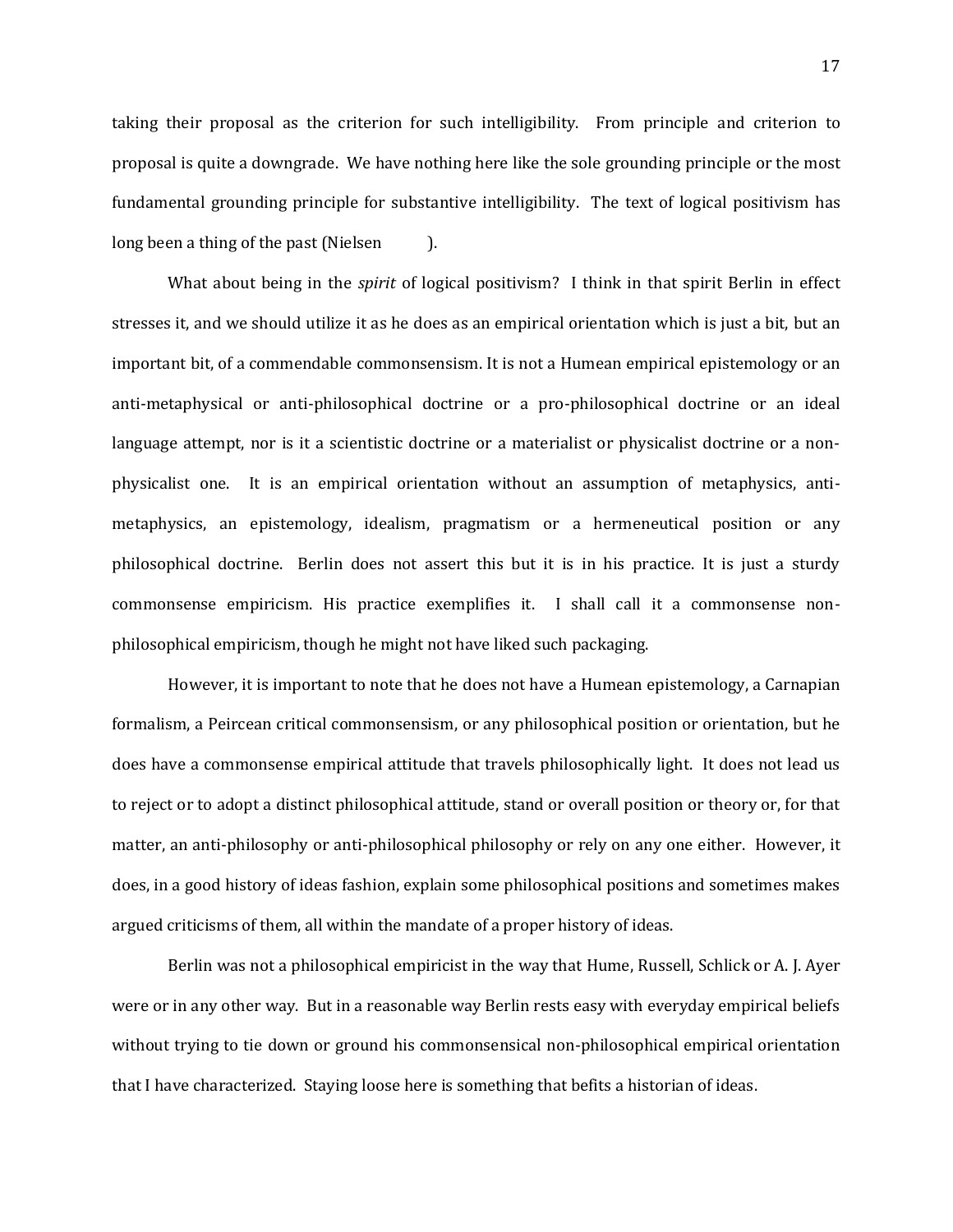Stuart Hampshire and Bernard Williams, sympathetic allies but not followers of Berlin, were mistaken in asserting that Berlin never left philosophy but only his mistaken conception of what philosophy was. Berlin, unlike Ryle, Strawson, Waismann and Austin, did not have a philosophy. Instead, as an historian of ideas, he discussed philosophers and even criticized some of their views or defended some of their views without taking an overall philosophical stance or becoming a philosopher or having a philosophy. He need not as an historian of ideas reject or adopt a distinct philosophical attitude: a Cartesian or Spinozist position or a philosophical empiricist position (such as Hume, A. J. Ayer or Schlick took) or a Hegelian worldview or an absolute idealism or physicalist worldview. Berlin's views do not rely on any such things or presuppose anything like that. Sometimes in doing the history of ideas Berlin makes what would generally be regarded as a philosophical argument and criticism of the people that he is discussing but that is not like staking out a whole philosophical position or even a part of a philosophical position. Rather, he often rests easy relying on commonsense empirical beliefs without trying to back them up by a wholesale philosophical position such as defending physicalism or dualism or even fallibilism.

## IV

I will now call attention to three examples—crucial examples—where Berlin does the history of ideas in an exemplary manner. In two of them he shows the sometimes powerful rationale of religious ideas in political and normative positions. He makes it perfectly clear that he is fundamentally opposed to them, both politically and secularly. And he is in no doubt that he is justified. He thinks rightly that that is perfectly evident by now. But that is not what he is concerned with when he writes about them. He seeks instead to establish that in their particular historical settings and times they had what were felt to be compelling political and normative beliefs that deserve attention and respect.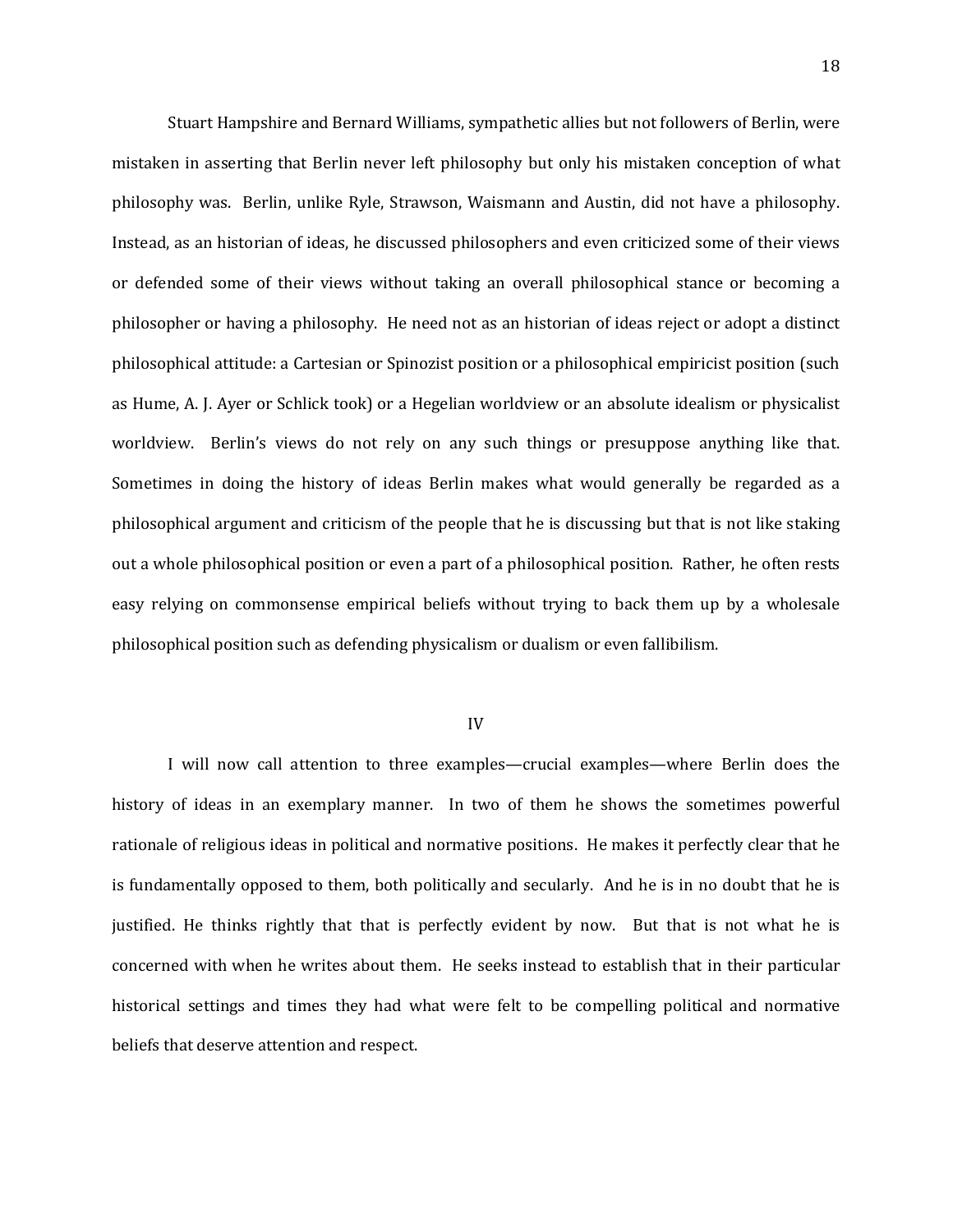The first one I shall mention is about Joseph de Maistre, as Berlin wrote in his masterful "Joseph de Maistre and the Origins of Facism."<sup>1</sup> The second one is in his "Hume and the Sources of German Anti-Rationalism."<sup>2</sup> The third one is an adept bit of the history of ideas but instead on contemporary philosophers in his "Austin and the Early Beginnings of Oxford Philosophy."3 I shall consider the last mentioned one first. Berlin there gives us a lively account of the early Austin (1935-37) and his way of doing philosophy and his starting of regular meetings of a group of young teachers of philosophy like himself and of some graduate students to discuss philosophy. He kept it a small group. The philosophers included A. J. Ayer and Berlin. The oldest person in the group was 27 years old. Berlin tells us that between 1935 and 1937 Austin had no settled philosophical position, no philosophical doctrine to import. He would in the meetings simply seize on some current topic of the day (I assume Berlin means some philosophical topic) or some proposition made by a writer or lecturer and cut them into smaller and smaller pieces with a degree of skill and concentration which, Berlin says, "I never met in no one else until I listened to G. E. Moore" (Berlin 2). Berlin remarks a page later that Austin told him that he regretted he had spent so much time on the classics instead of learning to be an engineer or an architect. However, Austin added that it was too late for that now for him. Austin, at that early age, was resigned to remain a theorist. Berlin tells us that Austin had "a passion for accurate, factual information, rigorous analysis, testable conclusions, ability to put things together and then take them to pieces again. He detested vagueness, absurdity, abstraction, evasion of issues, escape into jargon or rhetoric or metaphysical fantasy. He was from the beginning determined to try to reduce whatever could be to plain prose" (Berlin 2-3). This remained with Austin all of his short life. Later in his life, after the Second World War, Austin's philosophical views became more formed. Think of *Sense and Sensibilia* or *How To Do Things With Words* and his later articles. Think, of the striking example of his "Ifs and Cans" which ran against the main compatibilist stream. But in all his writings he remained critical of his own work as well as that of others. He continued to remain critical searching out relentlessly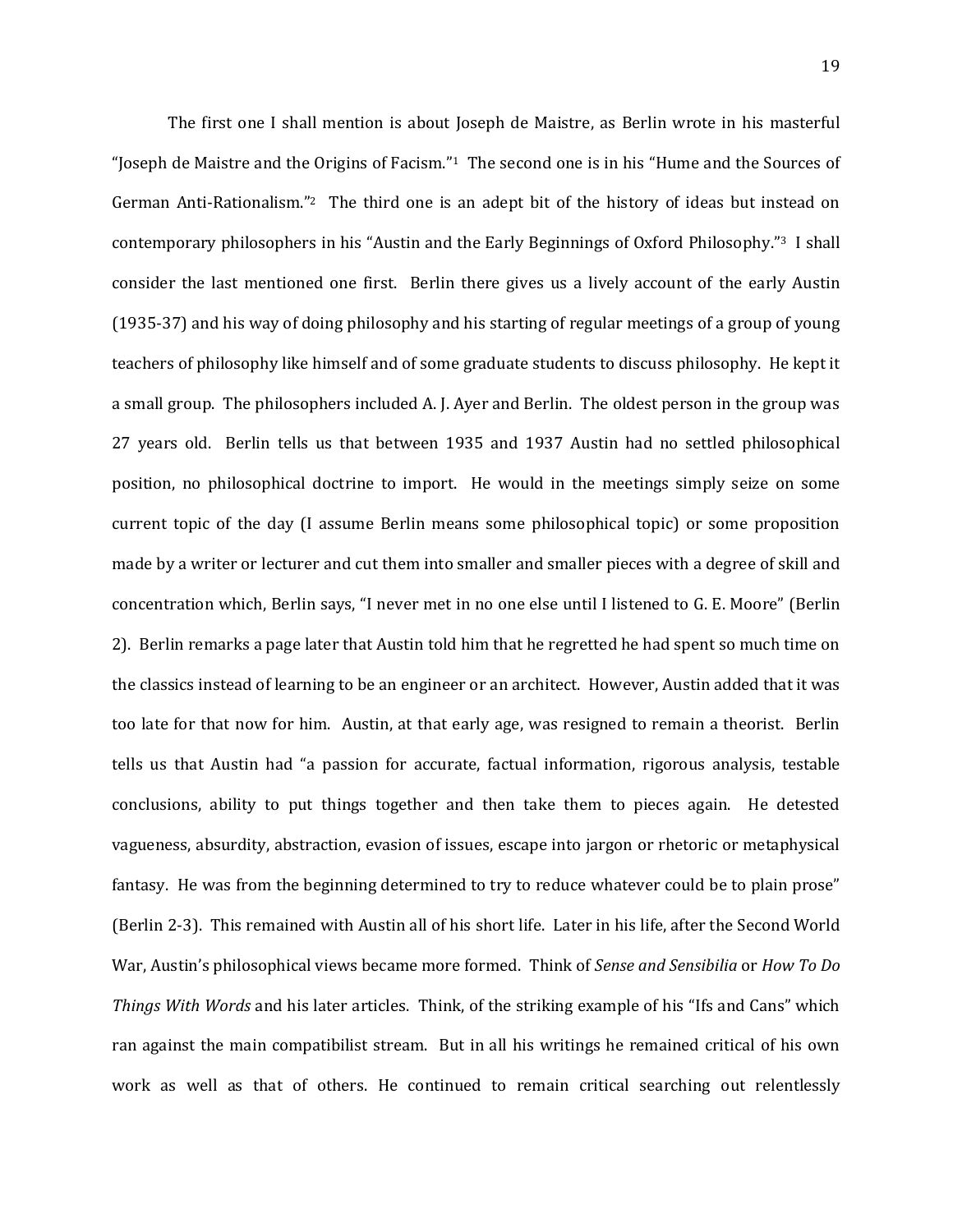inordinateness in his own thought as well as that of others. He was remarkable even when he did not convince, as he never did convince me, about "Ifs and Cans". Berlin took him to be a wonderful example of what a good philosophy teacher should be. He became the dominant influence at Oxford as Wittgenstein did at Cambridge, though Wittgenstein's influence was more long lasting than Austin's. Strangely enough, though they are studied carefully, they never seriously studied each other carefully. They were deeply out of tune with each other.

Austin, as did Wittgenstein as well, influenced many young philosophers and they both turned off their elders. Here we run into a period of deep change in philosophy, most particularly in the places I have mentioned but not exclusively there. At Oxford, but not solely there, the young philosophers were mounting a "revolt against the entire tradition as a source of knowledge about the universe" (Berlin 2-3). A. J. Ayer, Gilbert Ryle and all the young philosophers were part of this. As Berlin puts it, a sweeping anti-metaphysical orientation was gaining converts rapidly. The old traditional philosophy professors were in a full bitter retreat of what we should be doing when we do philosophy. These old chaps generally regarded the 'young philosophical revolutionaries' with disdain. They regarded them as temporary upstart aberrations. Soon, they thought, philosophy would return to sanity—the revolt, they believed, was an irrationality that would die down.

The revolutionary zeal, as well as logical positivism, soon did die down but the linguistic turn or, if you will, the so-called linguistic turn continued to have its effect. It even had a journal in Nigeria called 'Second Order' and there was another in the United Kingdom called *Analysis* and still another in Italy called *Methodos*. Eventually analytic philosophy converged into something less polemical but still containing its analytic orientation in rather diverse but usually in less controversial forms. It established itself as the dominant philosophical orientation in Anglo-Saxon countries and in Scandinavian ones but with a much wider and diverse base than the earlier Vienna Circle and Berlin Circle. It included in these countries philosophers as diverse as Wittgenstein, Ryle, Quine, Davidson, Naess, Hägerström, Hedenius, von Wright, Strawson, Toulmin, Grice and Austin.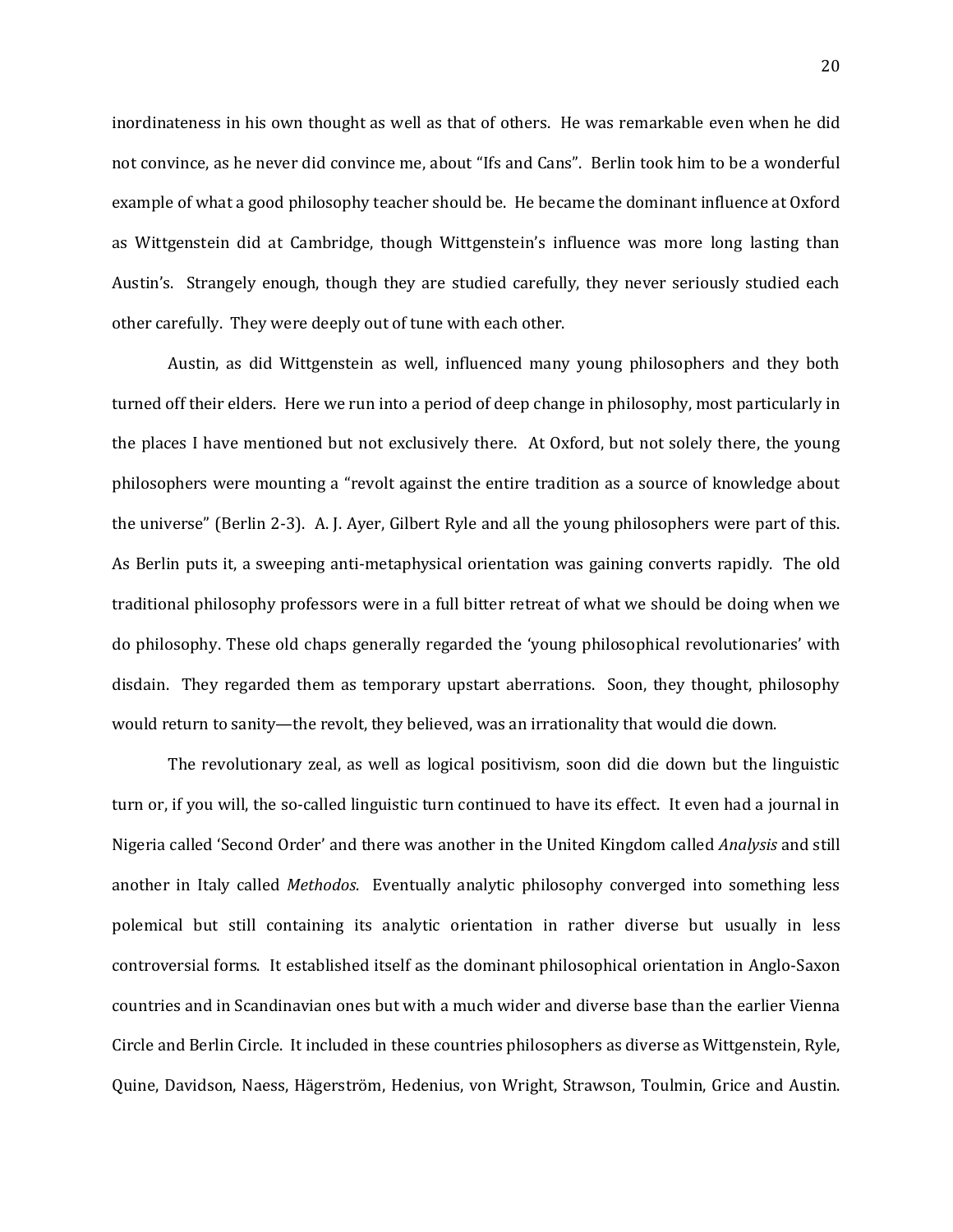They all distanced themselves from traditional philosophy but did not share the revolutionary zeal and stance of the logical positivists, though in distinct ways they shared some of it, as did, though in very different ways, both Hägerström and Wittgenstein. Wittgenstein's attack on philosophy was the deepest, but in many non-philosophical ways he was a *quietist*. However, properly understood there was no conflict there, though Wittgenstein was very different from Neurath or Reichenbach, as was Austin.

Berlin aptly described how it played out in Oxford from 1935 to around 1965. How there and in many other places, sometimes differently from Oxford, it moved away from traditional philosophy to analytic philosophy. But Berlin also shows how parochial and insider-ish it was at that time in Oxford, even somewhat distancing itself from Cambridge and even more from the Vienna Circle, the Berlin Circle and the analytic circles in the United States and Australia. All that aside, Berlin admired, and rightly, Austin's intense drive for clarity and integrity and he was in accord with Austin's view of the educational value of philosophy, particularly when it was done as Austin practiced it.

We are also indebted to Berlin for his important articles on de Maistre and Hamann, as well as his detailed accounts of Herder and Vico and his writings on the Romantics, Machiavelli, Montesquieu and Herzen. Here we again have a history of ideas (more conventional than in his "Austin and the Early Beginnings of Oxford Philosophy") but not philosophy, though it is often acutely relevant to what philosophers are doing without itself being philosopihcal. Berlin was clearheaded when he left philosophy for the history of ideas. He was not engaging in another way of doing philosophy as Wittgenstein did when he moved from how he did philosophy in the *Tractatus* to how he did philosophy in *Philosophical Investigations.*

Berlin's historical work will often be useful to philosophers doing meta-philosophy, moral philosophy, political philosophy or the philosophy of the social sciences but it is hardly what Austin, Quine, Davidson, Reichenbach or Kripke were thinking about. But for intellectuals trying to find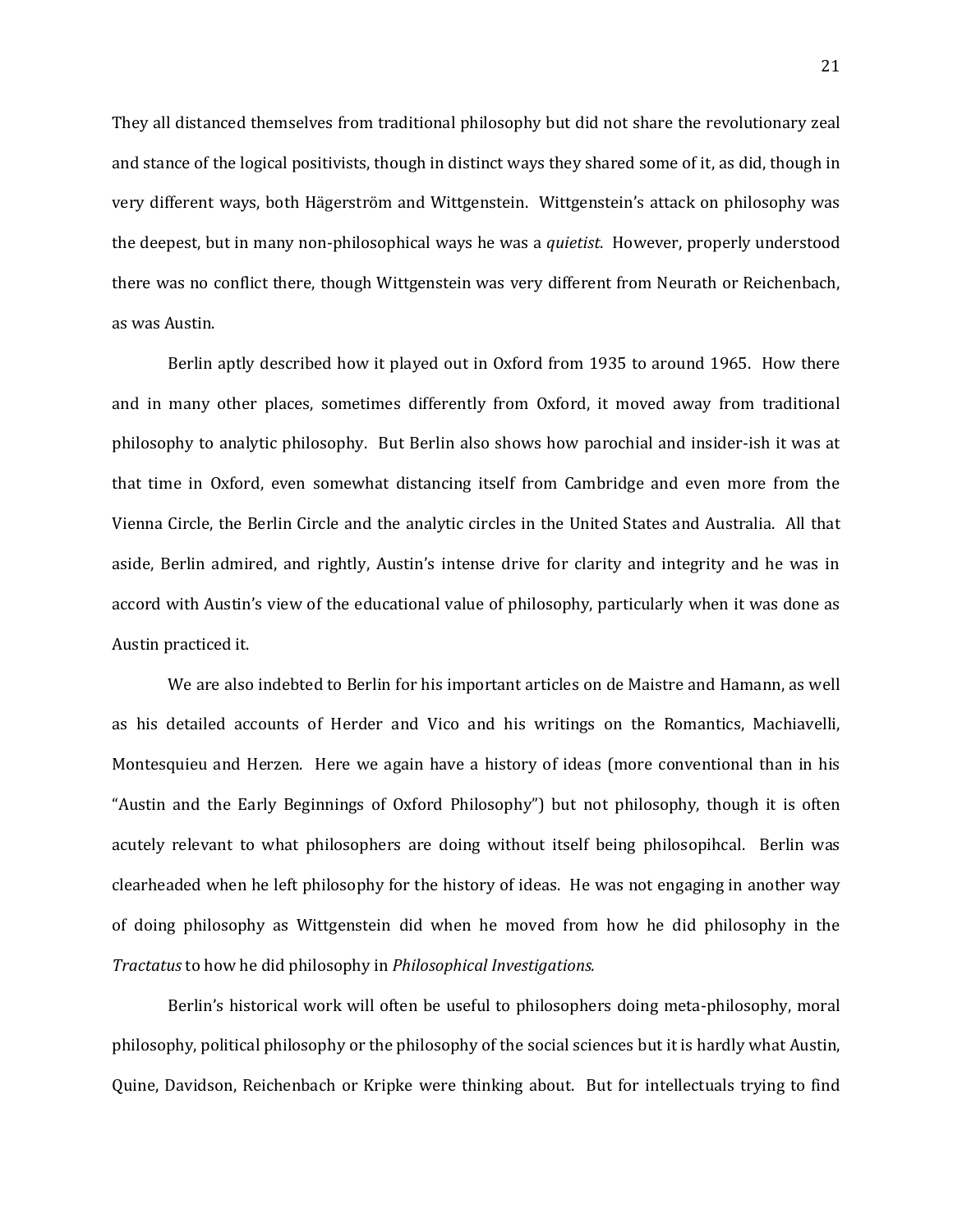our places in the world, Berlin's work is of considerable value. It was of value to me in searching how and why to go anti-philosophical. Berlin himself had a modest commitment to clarity but not Austin's stringent, almost obsessive commitment. He was not an Austinian and had none of either Austin's or Wittgenstein's austerity or for that matter Hägerström's. He agreed, of course, that it was important to overcome knuckheadedness as much as we can, but in doing so he thought, and again I think rightly, that we could never scrape the board utterly clean (as Wittgenstein came to believe as well), even by or for the intelligentsia or even the philosophers among them, no matter how analytic. No doubt, Austin would have regarded de Maistre and Hamann as knuckleheads and just ignored them. They were certainly obscure and had irrational doctrines to which they were deeply committed. But unlike most analytic philosophers and indeed many traditional philosophers Berlin did not just ignore or scorn them and determinedly set them aside. He realized there were valuable lessons to be learned from them and *perhaps* even lessons not to be learned elsewhere. Berlin was determined to dig them out and he set out to show they were worth digging out and that that was not just a pedantic exercise on his part. But he also made it evident that there were crucial views and methods of theirs that should be firmly opposed. However, Berlin stuck to his view about the value of both digging them out and the value of relentlessly opposing them. It is important to recognize that this did not lead to, as Hampshire and Williams have asserted, Berlin abandoning what he mistakenly thought was philosophy but not philosophy. His doing of the history of ideas was not to stake out a philosophical position and did not involve him assuming or presupposing one. He makes there what, at least by now, are commonsense empirical assumptions without making or trying to make out of them or starting from them or relying on an empiricist philosophical theory or presupposing one. Nothing philosophical like that was going on with him.

I do not say that Berlin was always true to that. He surely was not in his "Two Concepts of Liberty" or, more widely expressed, in his *Four Essays on Liberty* (writings that philosophers have fastened on). But even these are very different from his self-acknowledged philosophical papers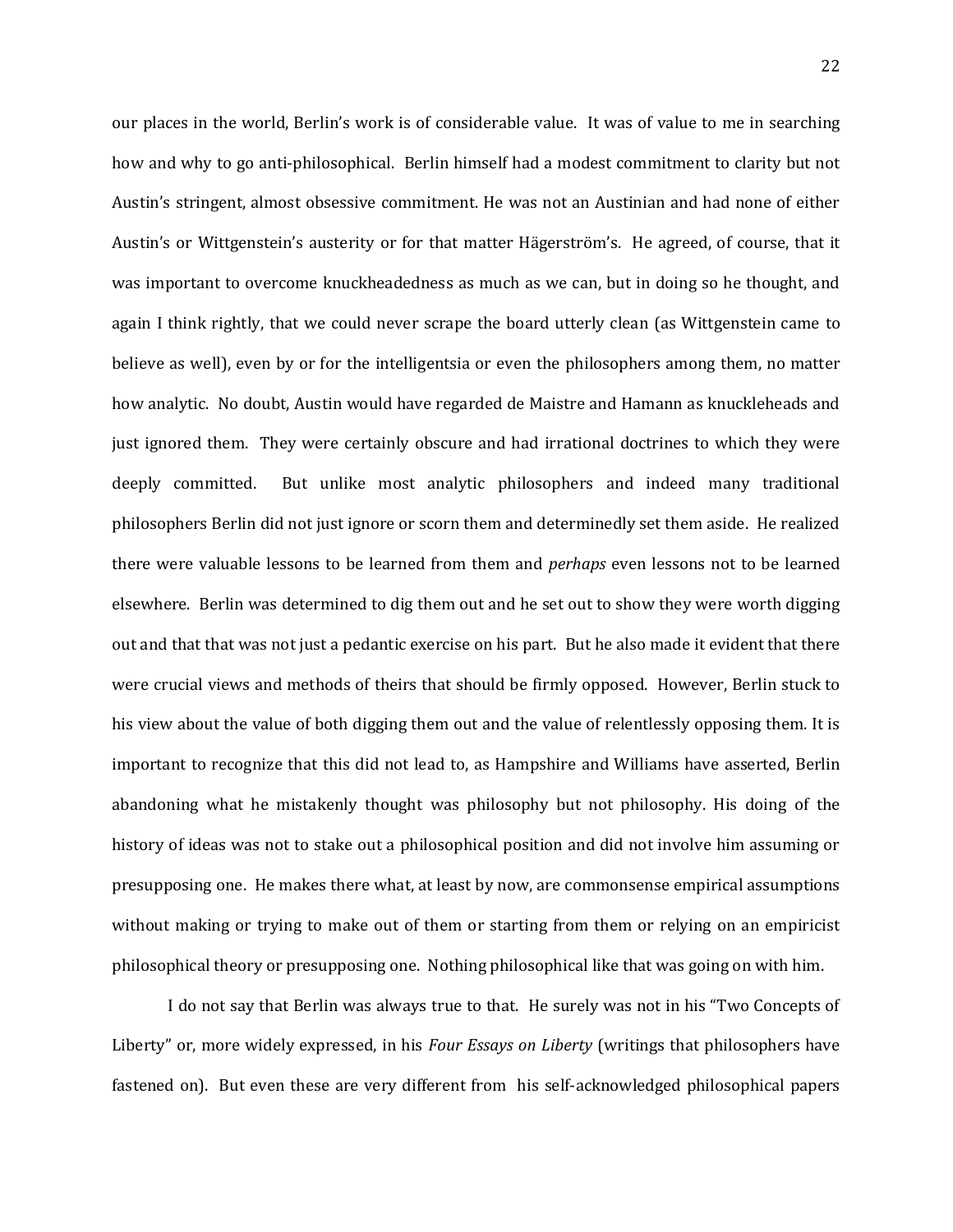collected in his *Concepts and Categories: Philosophical Essays* or, to be exact, the first four essays in it which were written before his self-proclaimed departure from what he took to be philosophy for intellectual history or the history of ideas. The bulk of his books and papers all along the line are on the history of ideas. He often discusses philosophers, including most often philosophers who were also public intellectuals, and sometimes other public intellectuals or other intellectuals who were not philosophers and sometimes heads of states or important figures in the state apparatus. Many of the philosophers and other public intellectuals he discusses were anything but paradigms of clarity. But Berlin characterizes them in ways that make them intelligible and interesting, and sometimes shows in some respects how they could be compelling for some people or at least challenging. Sometimes in discussing philosophers he uses philosophical arguments but never for assuming or otherwise taking some overall philosophical position. He does not set out to refute the philosophers he discusses or to make them adjuncts of a philosophical position that Berlin presupposes or assumes. He came to not have one.

Unlike Ryle or the mature Austin, Berlin does not have or seek to have a philosophical position. Berlin *sans* philosophy just has a sturdy commonsense empirical attitude and a set of beliefs such as a political realist might have. He may well be too much a captive of liberalism—the liberalism before neo-liberalism—but that is a political and ethical matter and need not be philosophical at all. Berlin takes instead what I call a commonsensical non-philosophical, nondoctrinaire, everyday empirical outlook and not a philosophical or anti-philosophical attitude such as Wittgenstein and John Wisdom had. Nor does he seek to establish or even assume a plain antiphilosophical stance such as Jacques Lacan sometimes defended and baldly asserted. Berlin came to have Scheffler's attitude about philosophers batting around ideas for millennia but to little avail. But he did not try to make an anti-philosophical doctrine out of it.

None of these things is entailed or required by Berlin's commonsensical empirical but nonphilosophical views. They are philosophically neutral. Berlin usually sticks to a non-philosophical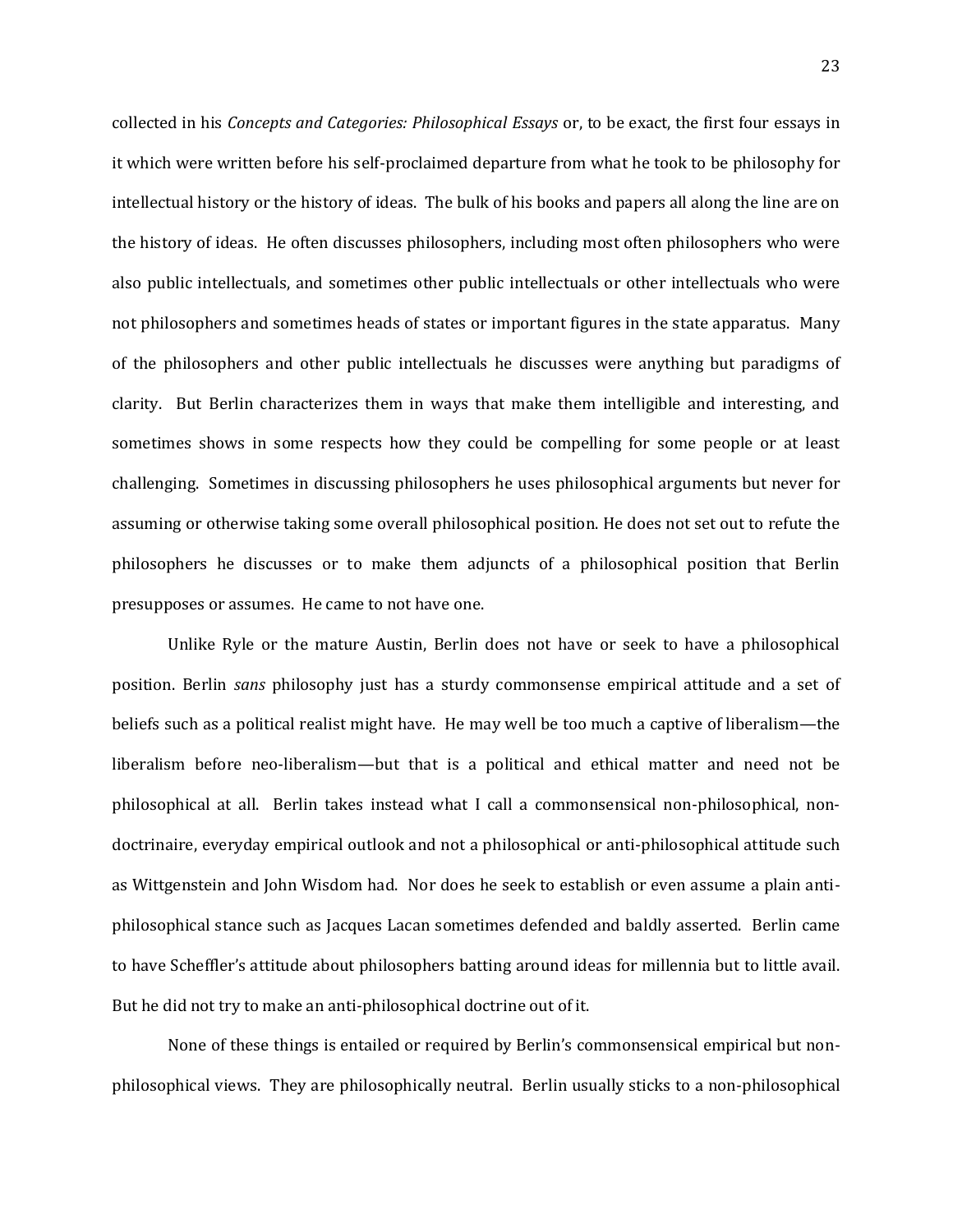stance by sticking to doing the history of ideas—something which does not need to have any philosophical commitment and, if practiced in its purity, can have none.

Berlin sets out in good history of ideas fashion, following its methodological constraints, accounts (sometimes contestable accounts) of Herzen, Marx, Machiavelli, Montesquieu, Herder, Vico, Bakunin, Weismann, de Maistre, Burke, Campanella, Carlyle, Condillac, Condercet, Constant, Fichte, Gibbon, Freud, Hamaann, Helvétius, Hölderin, Lenin, Luxemburg, Manderville, Montaigne, Newman, Nietzsche, Rousseau, Turgenev, J. S. Mill, and de Saint Simon, among others. His scholarship here is remarkable. As an historian of ideas his commitment is to set out their ideas accurately and perceptively and to relate them to an understanding of their times and their relation to certain others and to their distinctive cultures, including their social and political orders and, perhaps, their relation to ours. His effort is to achieve understanding, a critical understanding, but not refutation or to establish that he had a superior philosophy to Kant or Mill or anybody else. He came to be self-conscious without philosophical theories himself. Critique has a role but the main commitment is to an accurate and perceptive understanding. And not to defend them beyond showing their importance for our understanding. Berlin's principal effort is not, for example, to refute Tolstoy's view of history but to show what it was and its role in the life of Russia at the time and afterwards. He seeks to bring out, or try to, its strengths and weaknesses, but the central aim is understanding. It is not like Nozick writing a critique of Rawls or G. A. Cohen critiquing Rawls or Rawls critiquing utilitarianism. What Nozick, Cohen or Rawls were doing is to do philosophy, not just the history of ideas. They wanted to get at the philosophical truth of some of our most basic beliefs. But where they talked about other philosophers and other intellectuals, as they frequently did, they made, or attempted to make, a contribution to philosophy as well. Philosophers often do that, but they need not do that. In the case of doing philosophy, the doing of the history of ideas is ancillary. Berlin, unlike Ryle or the mature Austin, does not set out a philosophy that he is out to defend. He seeks rather to give a clear, accurate and perceptive account of what others said and